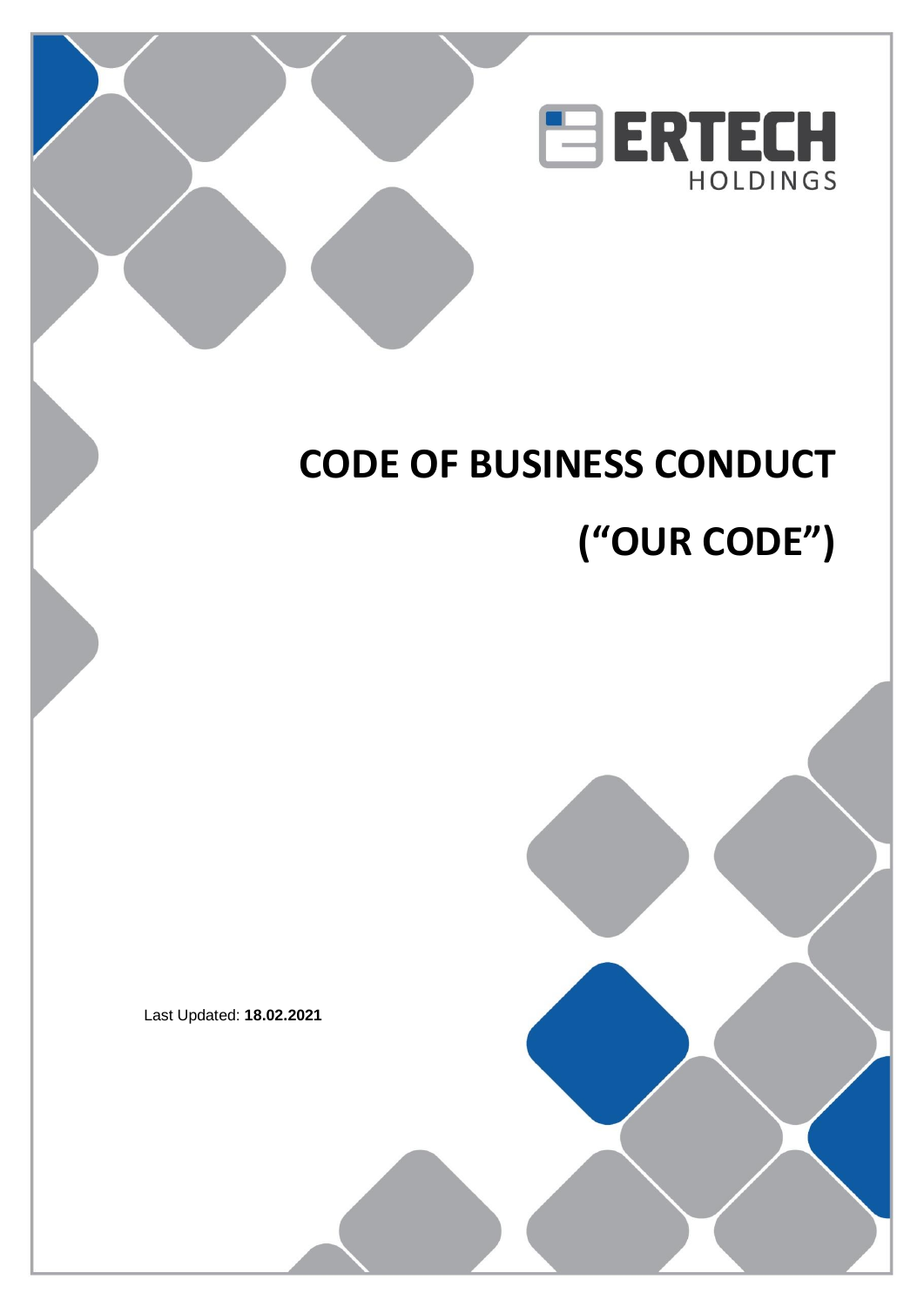

# **DOCUMENT REVISION SUMMARY**

| Rev.<br>No.    | Rev.<br><b>Date</b> | <b>Section</b><br><b>Revised</b>                             | <b>Revision Description</b>                                                                                                                 | <b>Prepared</b><br><b>Bv</b> | <b>Checked</b><br><b>By</b> | <b>Approved</b><br><b>By</b> |
|----------------|---------------------|--------------------------------------------------------------|---------------------------------------------------------------------------------------------------------------------------------------------|------------------------------|-----------------------------|------------------------------|
| $\pmb{0}$      | 29.11.12            | All                                                          | Draft issued for approval                                                                                                                   | <b>G</b> Miller              | <b>G</b> Miller             |                              |
| $\overline{1}$ | 27.02.13            |                                                              | Document approved for issue                                                                                                                 | S Fraser                     | <b>G</b> Miller             | <b>EH Board</b>              |
| $\mathbf 2$    | 08.10.13            |                                                              | Recommendations for enhancement                                                                                                             | P Downing                    | <b>G</b> Miller             | <b>EH Board</b>              |
| $\overline{3}$ | 12.11.13            |                                                              | <b>Updated Policy numbering</b>                                                                                                             | S Fraser                     | <b>G</b> Miller             | <b>EH Board</b>              |
| $\overline{4}$ | 29.01.14            | Intro                                                        | Introduction inserted                                                                                                                       | P Downing                    | <b>G</b> Miller             | <b>EH Board</b>              |
| $\overline{5}$ | 27.03.14            | 3.1, 4.1,<br>4.3                                             | Reference to procedures added                                                                                                               | Y Baird                      | <b>G</b> Miller             | <b>EH Board</b>              |
| $\,6$          | 04.02.12            | Nil                                                          | <b>Annual Board Review</b>                                                                                                                  |                              |                             | <b>EH Board</b>              |
| $\overline{7}$ | 13.11.15            | $3.2, \overline{3.3,}$<br>4.1                                | Update language in line with<br>relevant legislation                                                                                        | S Fraser                     | <b>G</b> Miller             | <b>EH Board</b>              |
| 8              | 20.04.18            | All                                                          | Review of terminology and update<br>references to policies and<br>procedures                                                                | S Fraser                     | <b>G</b> Miller             | <b>EH Board</b>              |
| 9              | 24.02.20            | 1.3, 1.4,<br>3.3, 4.4,<br>4.5, 4.6,<br>5.1, 5.2,<br>5.3, 5.4 | Review of terminology, updated<br>references to procedure and<br>policies, whistleblower policy<br>references and document control          | S Fraser                     | <b>G</b> Miller             | <b>EH Board</b>              |
| 10             | 18.02.21            | 1.4, 2.4,<br>4.6,                                            | Updated references to procedure<br>and policies, whistleblower policy<br>and modern slavery references,<br>update section 2.4 bullet points | S. Fraser                    | <b>G</b> Miller             | <b>EH Board</b>              |
|                |                     |                                                              |                                                                                                                                             |                              |                             |                              |
|                |                     |                                                              |                                                                                                                                             |                              |                             |                              |
|                |                     |                                                              |                                                                                                                                             |                              |                             |                              |
|                |                     |                                                              |                                                                                                                                             |                              |                             |                              |
|                |                     |                                                              |                                                                                                                                             |                              |                             |                              |
|                |                     |                                                              |                                                                                                                                             |                              |                             |                              |
|                |                     |                                                              |                                                                                                                                             |                              |                             |                              |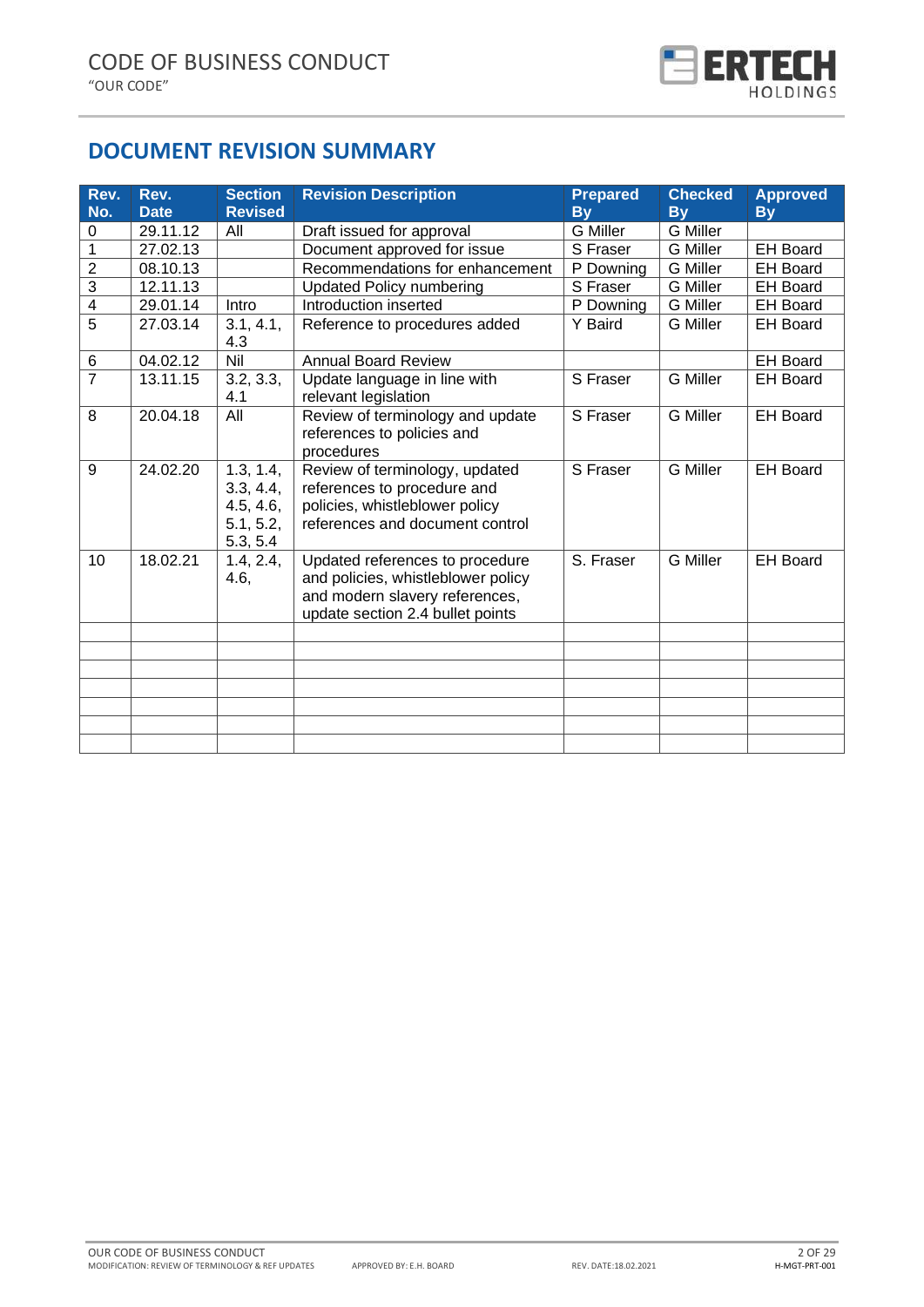

# **CONTENTS**

| 1              |                                                                    | WORKING WITH INTEGRITY - UNDERSTANDING AND USING OUR CODE 6    |  |  |  |  |
|----------------|--------------------------------------------------------------------|----------------------------------------------------------------|--|--|--|--|
|                | 1.1                                                                |                                                                |  |  |  |  |
|                | 1.2                                                                |                                                                |  |  |  |  |
|                | 1.3                                                                |                                                                |  |  |  |  |
|                | 1.4                                                                |                                                                |  |  |  |  |
|                | 1.5                                                                |                                                                |  |  |  |  |
| $\overline{2}$ | WORKING WITH INTEGRITY - INDIVIDUALLY AND WITH FELLOW EMPLOYEES  9 |                                                                |  |  |  |  |
|                | 2.1                                                                |                                                                |  |  |  |  |
|                | 2.2                                                                |                                                                |  |  |  |  |
|                | 2.3                                                                |                                                                |  |  |  |  |
|                | 2.4                                                                |                                                                |  |  |  |  |
|                | 2.5                                                                |                                                                |  |  |  |  |
| 3              | WORKING WITH INTEGRITY - WITH OUR COMMUNITY AND GOVERNMENTS 13     |                                                                |  |  |  |  |
|                | 3.1                                                                |                                                                |  |  |  |  |
|                | 3.2                                                                |                                                                |  |  |  |  |
|                | 3.3                                                                |                                                                |  |  |  |  |
| 4              | WORKING WITH INTEGRITY - WITH OUR CLIENTS AND BUSINESS PARTNERS16  |                                                                |  |  |  |  |
|                | 4.1                                                                |                                                                |  |  |  |  |
|                | 4.2                                                                |                                                                |  |  |  |  |
|                | 4.3                                                                |                                                                |  |  |  |  |
|                | 4.4                                                                |                                                                |  |  |  |  |
|                | 4.5                                                                |                                                                |  |  |  |  |
|                | 4.6                                                                |                                                                |  |  |  |  |
| 5.             |                                                                    | <b>WORKING WITH INTEGRITY - WHEN USING BUSINESS RESOURCES.</b> |  |  |  |  |
|                | 5.1                                                                |                                                                |  |  |  |  |
|                | 5.2                                                                |                                                                |  |  |  |  |
|                | 5.3                                                                |                                                                |  |  |  |  |
|                | 5.4                                                                |                                                                |  |  |  |  |
|                | 5.5                                                                |                                                                |  |  |  |  |
|                |                                                                    |                                                                |  |  |  |  |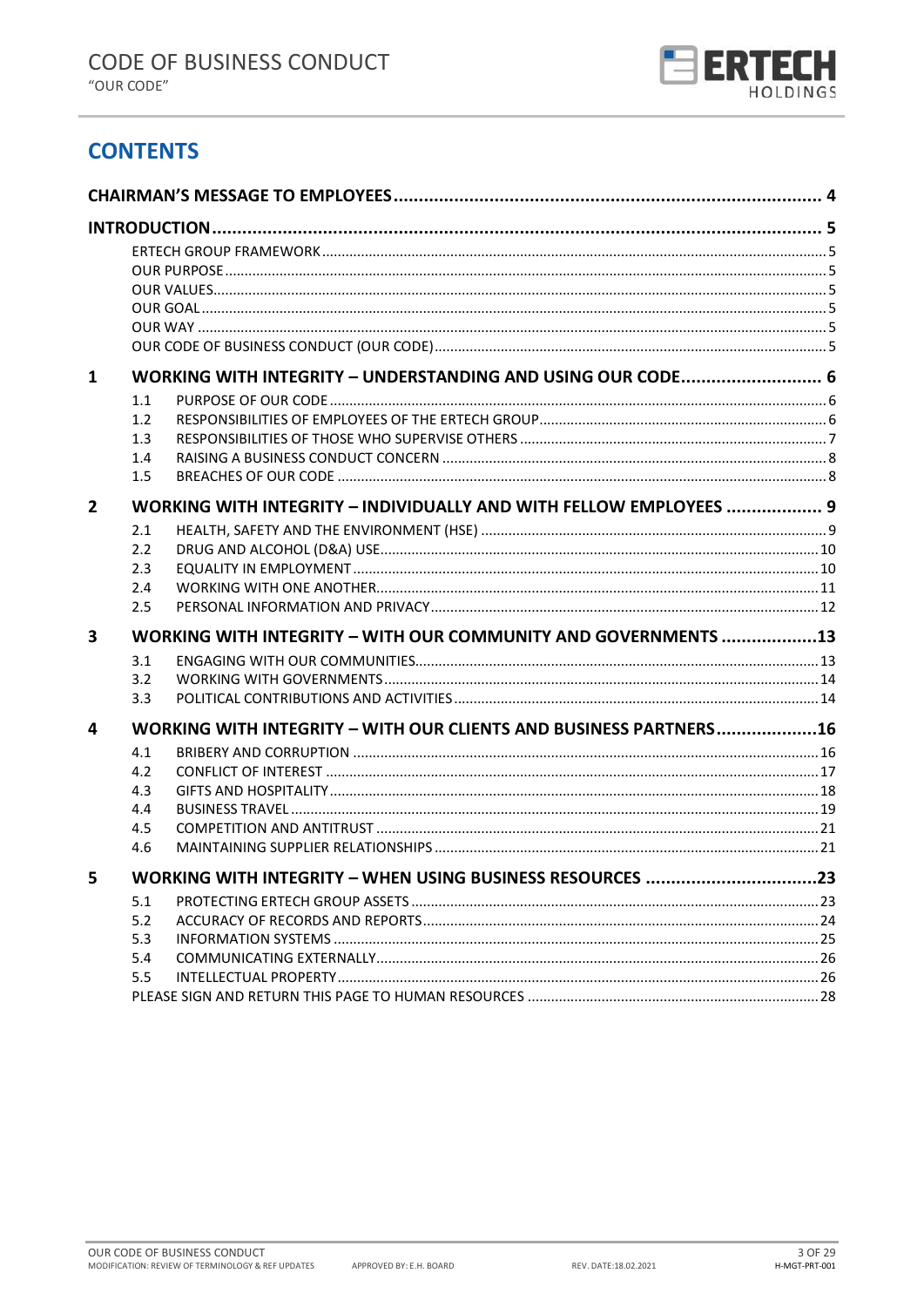

# <span id="page-3-0"></span>**CHAIRMAN'S MESSAGE TO EMPLOYEES**

The excellent reputation of the Ertech group of companies has been built over many years of business success, supported by our values of Integrity, Accountability, Courage, Pride and Recognition.

These values act as guiding principles for our operating companies.

Our values have developed a culture that is performance and results oriented. As we continue to grow, the embedding of our values is critical in ensuring that we continue to operate successfully and meet the standards expected by the diverse range of clients we service and the communities in which we operate.

Our Code of Business Conduct (Our Code) sets out the standards we expect from all of our people, in each of our operating companies, within the Ertech group of companies – what we value and how we work with each other and with others.

Our Code is not new, it is only formalising the good principles and practices that already guide our decision making and provides consistent guidelines to help us decide the right thing to do. Integrity and ethical conduct have always been at the heart of our way of doing business. Our Code clarifies the boundaries of what is right and ethical.

It is important that you understand Our Code and your responsibility in adhering to it.

Our Values, Our Way and Our Code provide a unifying bond across all of our operating companies, providing a solid foundation for our future success.

Please take time to read and understand Our Code and think about how it relates to you and your work.

Mill

Gavin Miller Executive Chairman Ertech Holdings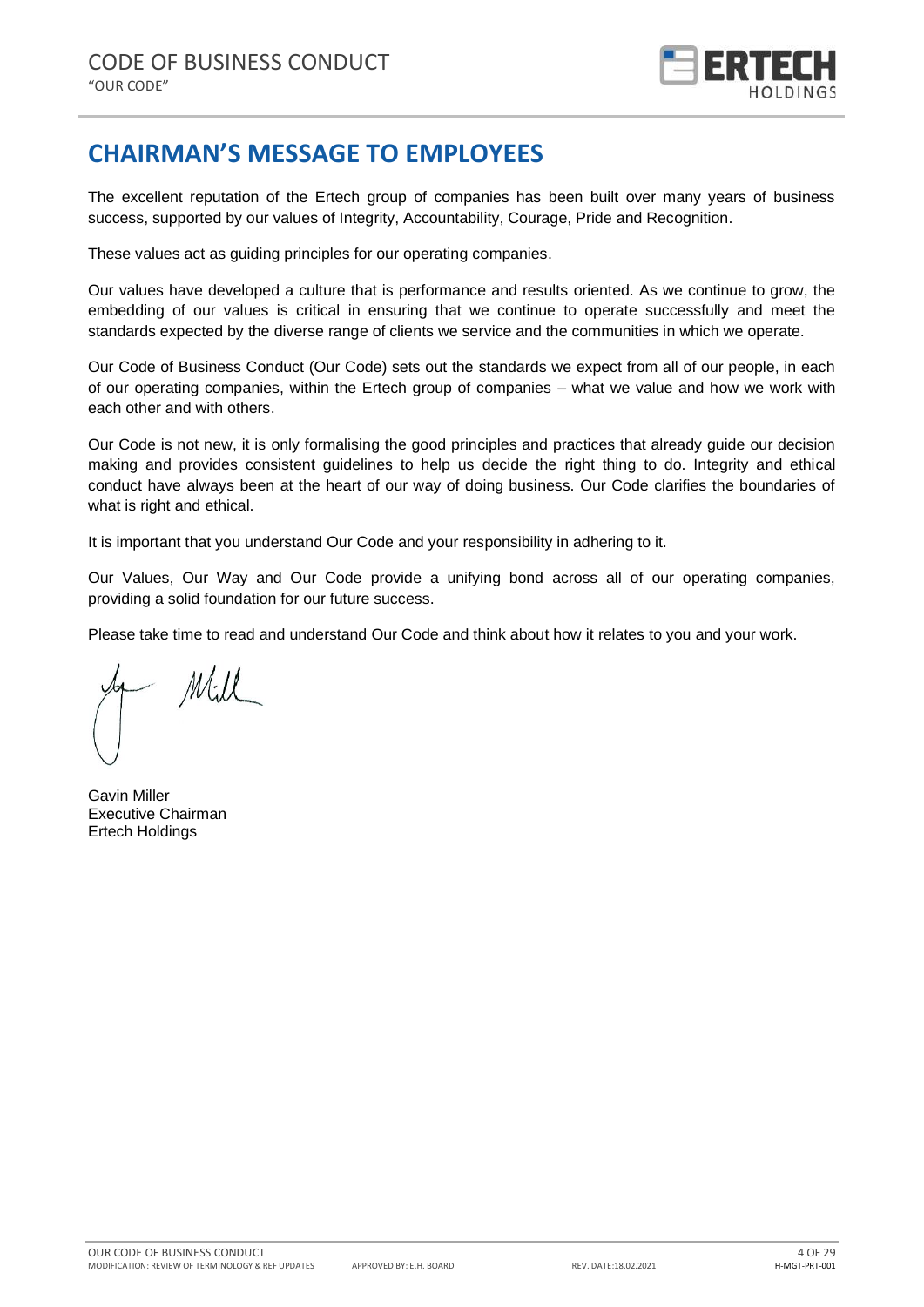

# <span id="page-4-0"></span>**INTRODUCTION**

# <span id="page-4-1"></span>**ERTECH GROUP FRAMEWORK**

The Ertech Group is a values driven organisation which operates within an integrated framework of values, principles and ethical obligations designed to guide business performance and set clear expectations for internal culture and business conduct.

This framework incorporates:

- Our Purpose
- Our Values
- Our Goal
- Our Way
- Our Code

Each of the components of the framework is briefly outlined below.

# <span id="page-4-2"></span>**OUR PURPOSE**

To build and renew infrastructure which is of benefit to others, enabling our enterprise to grow for the betterment of our employees and shareholders.

# <span id="page-4-3"></span>**OUR VALUES**

| <b>INTEGRITY</b>      | A fair and honest approach in all our dealings<br>Honouring all our commitments<br>Responding positively to others |
|-----------------------|--------------------------------------------------------------------------------------------------------------------|
| <b>ACCOUNTABILITY</b> | Each of us "Getting it right and on time"                                                                          |
| <b>COURAGE</b>        | Willingness to "Have a go" and find better ways                                                                    |
| <b>PRIDE</b>          | In our people, equipment and our work                                                                              |
| <b>RECOGNITION</b>    | Of individual and team performance and supporting<br>personal growth                                               |

# <span id="page-4-4"></span>**OUR GOAL**

To be the best construction enterprise in Australia.

### <span id="page-4-5"></span>**OUR WAY**

The signature employee behaviours that demonstrate our values and underpin our success and support our People, Performance and Capability.

# <span id="page-4-6"></span>**OUR CODE OF BUSINESS CONDUCT (OUR CODE)**

The business principles we follow to demonstrate and ensure our integrity to all stakeholders.

- Individually and with fellow employees
- With our community and governments
- With our clients and business partners
- When using business resources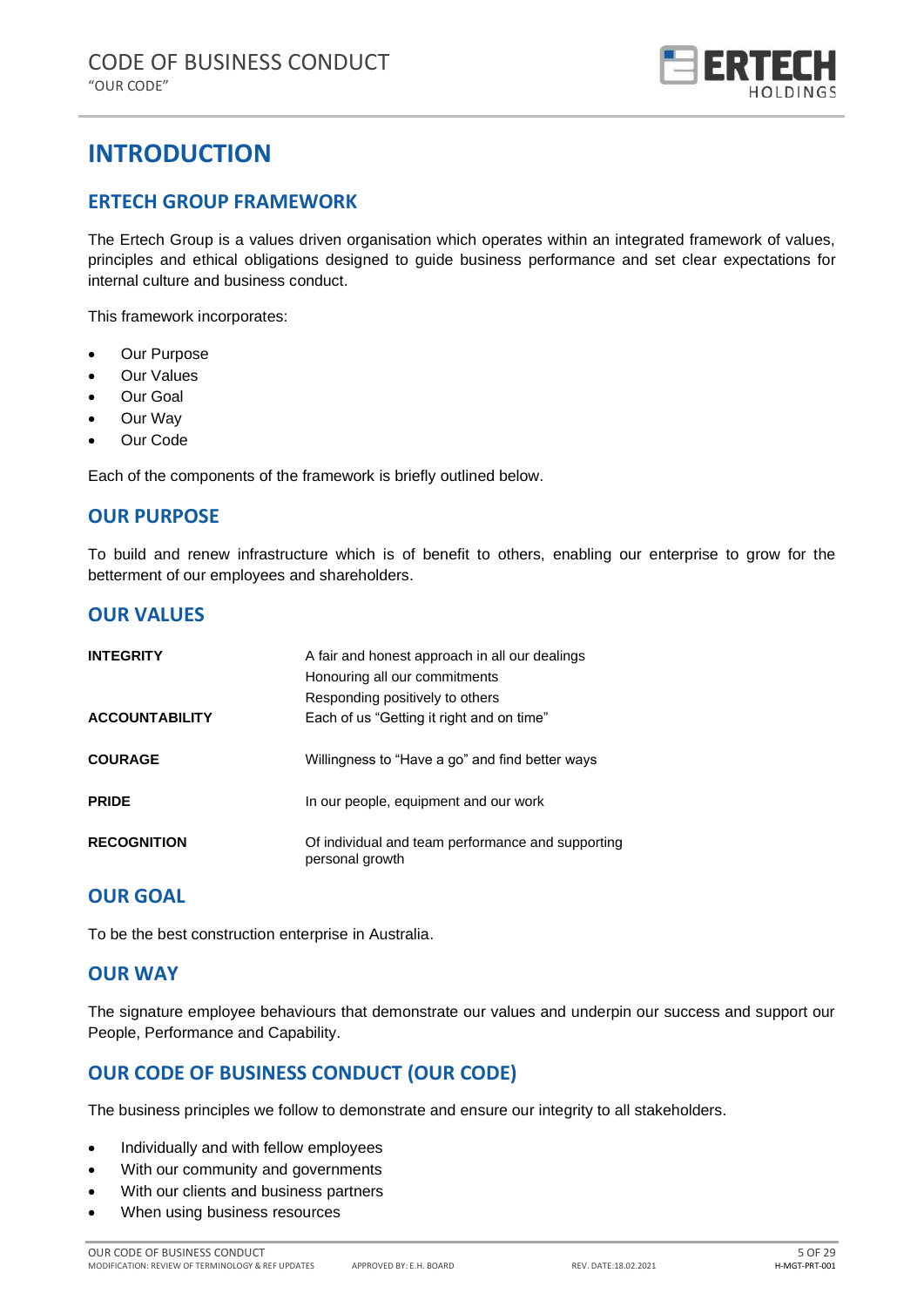

# <span id="page-5-0"></span>**1 WORKING WITH INTEGRITY – UNDERSTANDING AND USING OUR CODE**

# <span id="page-5-1"></span>**1.1 PURPOSE OF OUR CODE**

Our Code guides business conduct for all Employees and those who work on behalf of the Ertech Group. It builds on Our Values and Our Way to ensure we uphold ethical business standards and meet or, where less stringent than our standards, exceed applicable legal and other requirements. We believe our value of Integrity is critical to our business success and our reputation in the community.

Our Code has been set out to cover aspects of decision making concerning personal conduct and working with:

- Fellow employees
- Clients
- Government
- **Communities**
- Business partners
- Business resources

Our Code and Values underpin everything we do and must always be upheld. There are times when difficult decisions need to be made. You can be confident that following Our Code will result in making the right decisions and building a business in which we can all be proud.

Our Code references relevant Policies and Procedures. It covers employees, contractors and consultants or other parties working on our behalf under a contractual obligation. For simplicity, we refer to this group as Employees in this document. Suppliers and Joint Ventures are not covered by it, but we encourage the use of external parties that have similar codes.

Our Code cannot cover every law and regulation that we are bound by, but does set our minimum standard. If you are unsure about a situation, please seek advice. Our Code does not remove the need for us all to exercise good judgment – it just makes it easier for every one of us to do so. We all have a responsibility to work with integrity and good judgment, as well as within the law.

All Employees will be fully supported in applying Our Code and any form of retaliation and retribution against individuals doing so will not be tolerated. We ask you to report any breaches of Our Code immediately.

Please make yourself familiar with Our Code and refer to it whenever you are seeking guidance. Following Our Code and Our Way will ensure we can maintain the pride and integrity that we hold dear and ensure we achieve our goal to become "the best construction enterprise in Australia".

# <span id="page-5-2"></span>**1.2 RESPONSIBILITIES OF EMPLOYEES OF THE ERTECH GROUP**

When working for the Group, you agree to uphold a commitment to respecting the values of the Group, the requirements of Our Code, and the policies, standards and procedures that apply to your position and work.

All Employees must adhere to the principles and requirements contained in Our Code and take reasonable steps to ensure that other individuals or groups that conduct business on behalf of the Ertech Group, including contractors, agents and consultants, do likewise. Employees must also have a detailed understanding of Group policies, standards and procedures that apply to their work. These are available on the Intranet.

Queries on the meaning of Our Code or concerns about actual or potential breaches must be promptly raised.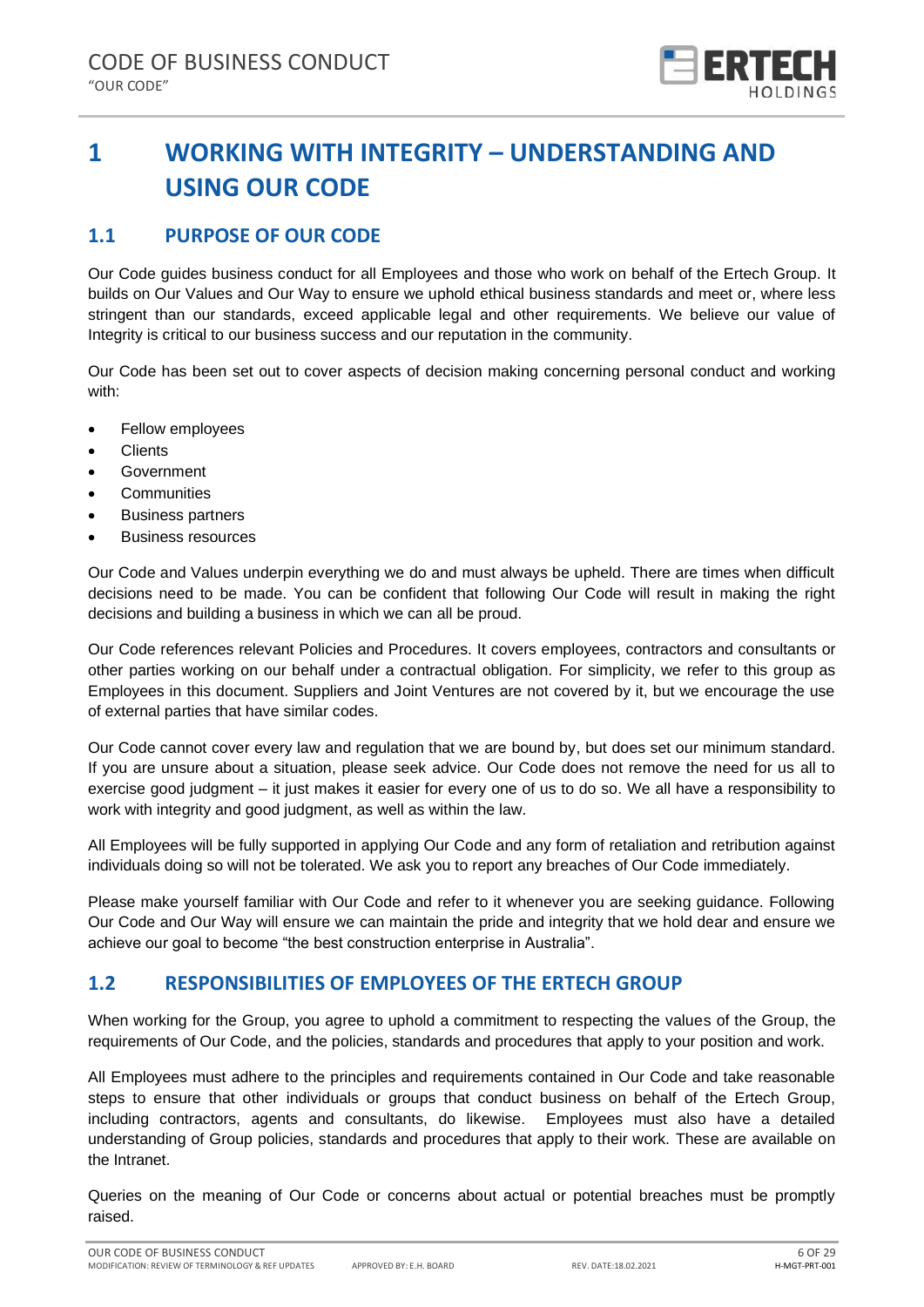

It may seem easier to keep silent or look the other way, but our commitment to working with integrity means we must never ignore an issue that needs to be addressed.

Many inappropriate actions are caused not through deliberate dishonesty or negligence, but by someone simply not having the proper information, not understanding the information they have or through a desire to "just get things done".

Remember, the longer we wait to resolve a concern, the worse it may become. If you are in doubt about what to do or whether to speak up, it may help to do the **Business Conduct Quick Test** by asking yourself some simple questions:

- **The values test: Does it fit with our values?**
- **The safety test:** Could it directly or indirectly endanger someone or cause him or her injury?
- **The law test:** Is it legal and in line with our policies and standards?
- **The conscience test:** Does it fit with my personal values?
- **The newspaper test**: If the story appeared in the paper, would I feel comfortable with the decision?
- **The family test:** What would I tell my partner, parent or child to do?
- **The 'feel' test:** What is my intuition or 'gut feel'? If it 'feels' bad, then it probably is bad!

Failing any of the above 'tests' indicates that you need to talk with someone about the concern you have. If you have any doubts about the proper course of action, always seek advice.

# <span id="page-6-0"></span>**1.3 RESPONSIBILITIES OF THOSE WHO SUPERVISE OTHERS**

The Chief Executive Officer of Ertech is responsible to the Ertech Holdings Board for the ethics and culture of the Group. Within each business the MD and their management and supervisors have a responsibility to support the Ertech CEO in upholding a high standard of business conduct. The Ethics Compliance Committee will assist the Ertech CEO with compliance to Our Code.

Supervisors and managers must take all reasonable steps to ensure that the people for whom they are responsible are aware of and uphold the behaviours outlined in Our Code.

This includes:

- Establishing internal processes that address risk areas in relation to business conduct and ensuring that actual or potential breaches are appropriately investigated and handled
- Ensuring all business conduct breaches are reported to the Ethics Committee (ECC).
- Taking or recommending appropriate actions to address business conduct issues
- Always demonstrating behaviour consistent with Our Code
- Undertaking activities to foster a culture in which Employees understand their responsibilities; feel comfortable raising concerns without fear of retaliation; are encouraged to work according to our values; and are rewarded for such behaviour
- Making certain that mandatory Ertech Group policies, standards and procedures are accessible and understood
- Embedding the requirements of Our Code into existing systems; for example, performance management processes, employment and supply contracts, induction and industrial agreements
- Responding promptly and seriously to Employees' legitimate concerns and questions about business conduct issues and seeking further assistance if required.

### **Ethics Compliance Committee (ECC)**

The Ethics Compliance Committee (ECC) consists of the Chairman, the Ertech CEO and at least one of the Non-Executive Directors (NED's). It assists the Ertech CEO in meeting his responsibilities by advising on matters affecting the values and culture of the Group.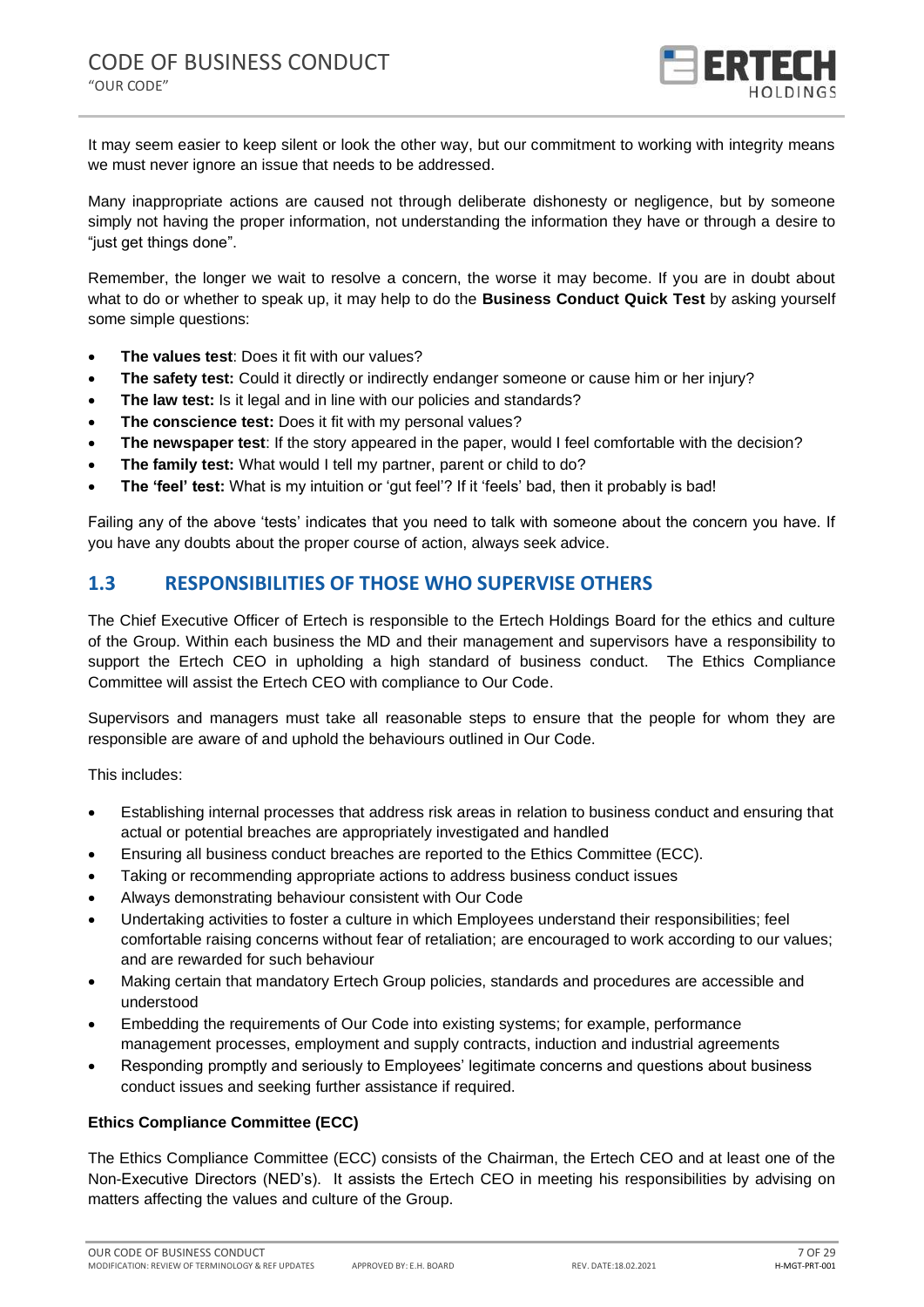

The ECC meets regularly and assists business and functional leaders in assessing acceptable outcomes in cases where adjudication is required. It also oversees the process for handling breaches of business conduct, as well as monitoring and reporting on emerging policy issues and compliance with Our Code.

# <span id="page-7-0"></span>**1.4 RAISING A BUSINESS CONDUCT CONCERN**

Raising a business conduct concern ultimately protects the Group, our colleagues and our stakeholders. If you think a decision or action is out of step with our values or you have a concern about complying with Our Code, a Group policy, standard or procedure, or any other Ertech Group requirement or the law, you have a right and a responsibility to raise that concern.

Concerns should be handled in accordance with our H-HRM-PRO-103-Manage Dispute Resolution Procedure. This describes a confidential process where you:

- Initially raise concerns or issues of clarification with your manager or supervisor
- Contact your Human Resources; Health, Safety, Environment (HSE) representative or other member of senior management
- Refer the matter to the ECC if it is not possible to resolve or if it relates to a potential or an actual instance of fraud.
- Make a report pursuant to the Whistleblower Policy (H-MGMT-POL-054).

You do not need to be directly affected by an issue in order to raise it – you can report a concern that you have become aware of through your work.

While everyone is encouraged to raise a business conduct query or concern, we consider such action done with mischievous or malicious intent to be against our values – all issues raised should be genuine.

### **Safeguarding against retaliation**

Our Whistleblower Policy (H-MGT-POL-054) specifically protects employees from any form of punishment, disciplinary or retaliatory action being taken for raising or helping to address a genuine business conduct concern. Retaliation is grounds for discipline, including dismissal in accordance with our H-HRM-PRO-102- Discipline and Counselling Procedure.

The procedure outlines the specific steps and responsibilities required to deal with any issues raised.

# <span id="page-7-1"></span>**1.5 BREACHES OF OUR CODE**

Failing to comply with Our Code is viewed as a serious matter that must be addressed in accordance with the Discipline and Termination Procedure.

Supervisors and managers will be held accountable not only for their own business conduct, but also for that of their staff. Breaches will be dealt with in accordance with the Discipline and Termination Procedure.

The nature of any action will depend on the seriousness of the breach and other relevant circumstances. Examples of disciplinary action that may be taken include a discussion with a manager about desired behaviour, a verbal or written warning, counselling on misconduct, transfer to a position with a lower level of responsibility, suspension, and dismissal.

If the situation involves a violation of law, the matter may also be referred to the appropriate law enforcement authorities for consideration.

In addition to failing to comply with Our Code, misconduct that may result in discipline includes:

- Requesting others to breach a mandated behaviour from Our Code
- Failing to raise promptly, known or suspected breaches of Our Code, policies or procedures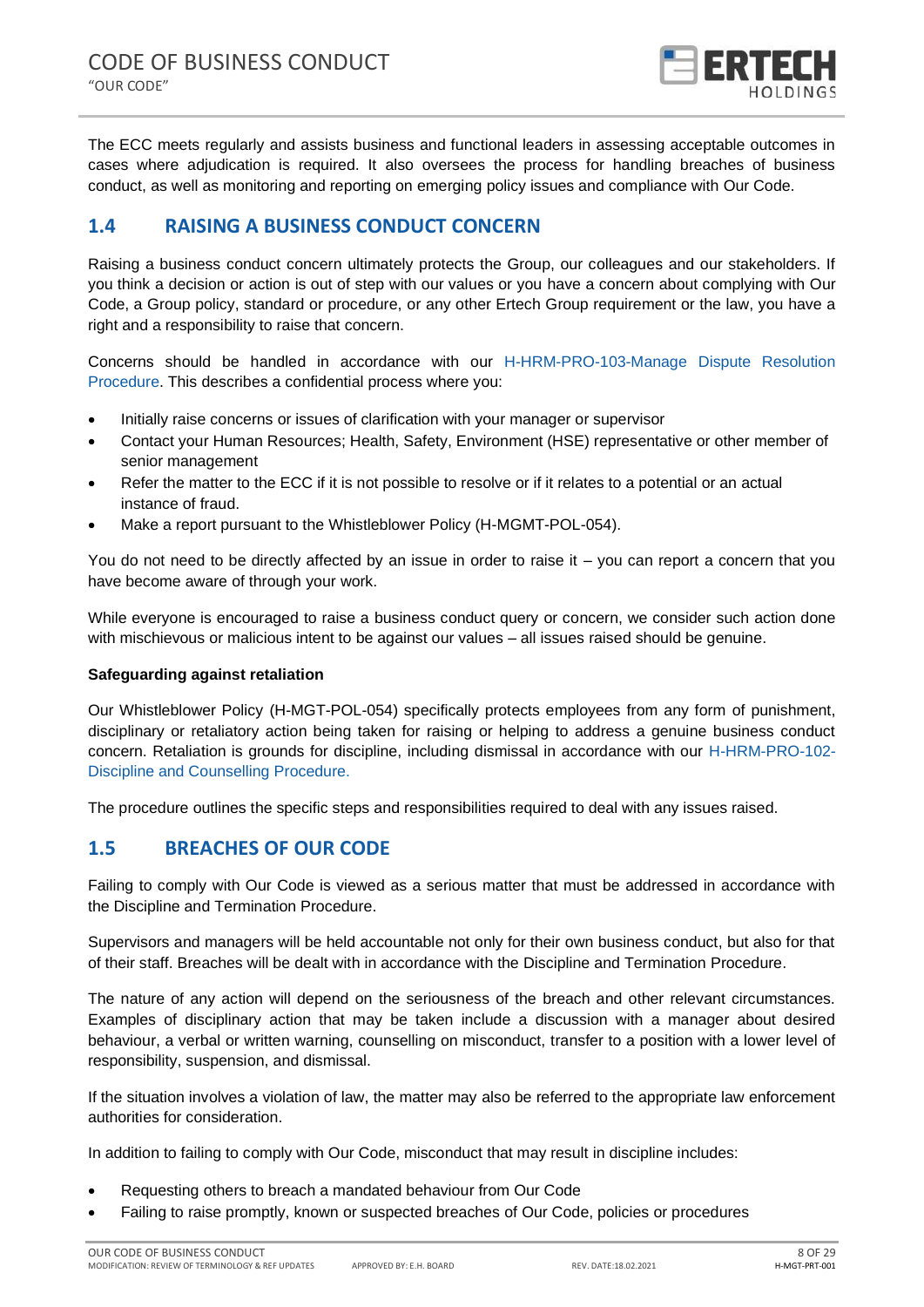

- Failing to cooperate in investigations of possible breaches regarding your own behaviour
- Retaliation against another person for reporting a business conduct concern
- Failing to demonstrate leadership and diligence to ensure compliance with Our Code and the law.

# <span id="page-8-0"></span>**2 WORKING WITH INTEGRITY – INDIVIDUALLY AND WITH FELLOW EMPLOYEES**

# <span id="page-8-1"></span>**2.1 HEALTH, SAFETY AND THE ENVIRONMENT (HSE)**

We are committed to providing and maintaining safe work sites for Employees, subcontractors and others. Our safety motto is "no harm in doing it right", which encapsulates our commitment to eliminating harm from our workplace. We are committed to conducting our business activities in a way that minimises environmental risks and adverse effects on the environment.

We are committed to achieving best practice in HSE as reflected in H-SYS-POL-002-Safety and Health Policy and our H-MGT-POL-003-Environmental Policy.

Across the group, our HSE practices are governed by mandatory policies and procedures that apply to all Employees. Managers are accountable for their implementation and for ensuring that supporting systems are in place.

Within each business, health and safety targets are set and performance against these targets is closely monitored, measured and reported on a continual basis.

### **Personal security**

Protecting the security of our people and workplaces is critical. Employees must understand and follow site and business security procedures and promptly report any circumstances that appear to represent a threat to the safety of themselves, other people or our assets.

You must always follow the HSE system that has been put in place for your worksite. There are some common "Do's and Don'ts"

### **DO**

- ✓ Comply with the requirements of our mandatory HSE procedures, and assist those working with you to do the same
- $\checkmark$  Ensure you identify, assess and take steps to control HSE hazards associated with your work
- $\checkmark$  Stop immediately any work that appears to be unsafe or may contribute to a significant environmental or community incident
- $\checkmark$  Use the personal protective equipment required for the task you are undertaking
- $\checkmark$  Handle and dispose of all materials properly, safely and lawfully
- Make sure you know what to do if an emergency occurs at your workplace and that visitors are familiar with emergency procedures
- $\checkmark$  Report to your manager any HSE hazard or incident so that appropriate action can be taken to prevent, correct or control those conditions. Never assume that someone else will report a risk or concern and that you therefore do not need to report it
- Give due consideration to HSE Alerts
- Only engage sub-contractors, suppliers, or joint venture partners that have been assessed on their HSE risks, processes and performance.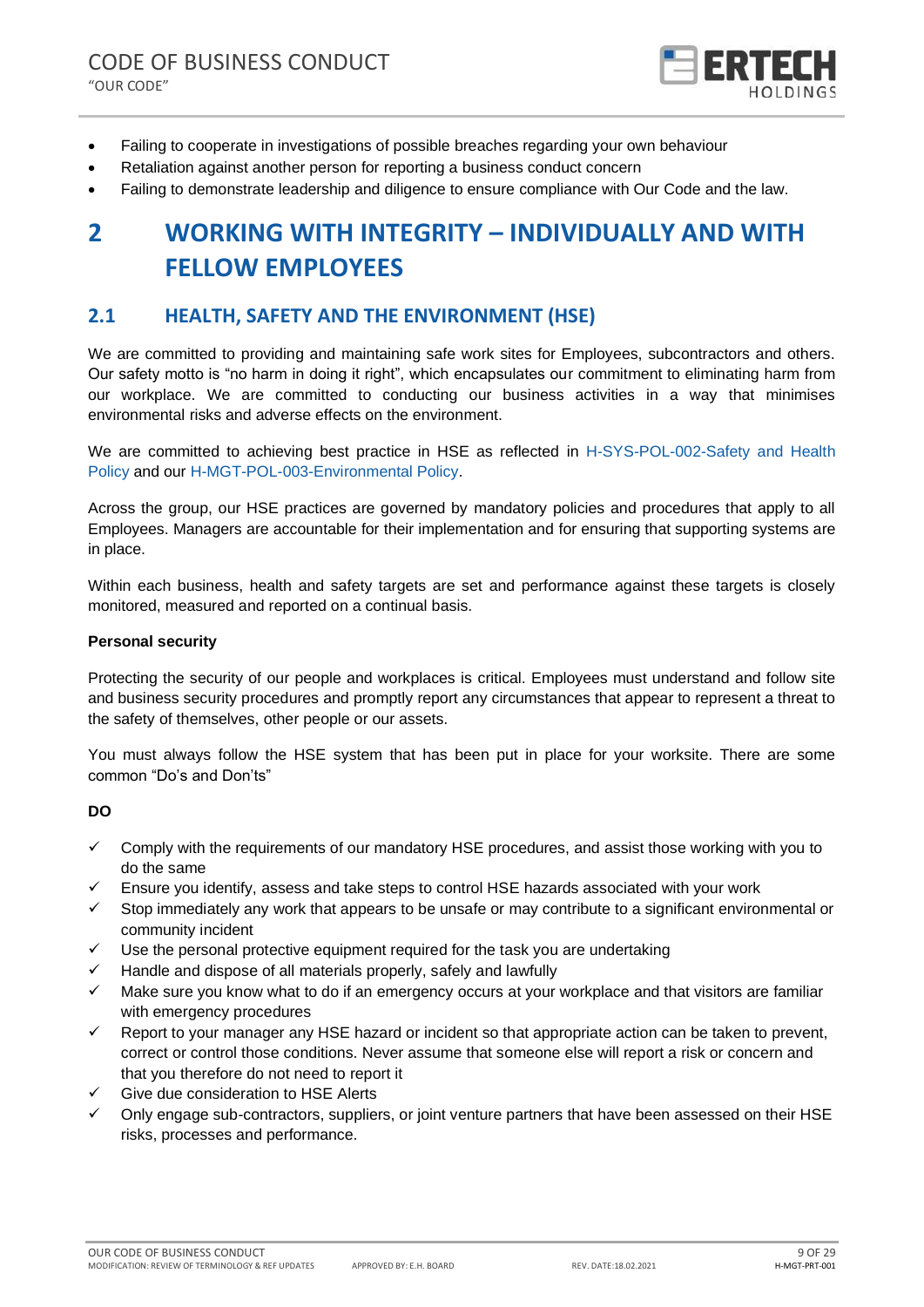

### **DON'T**

- X Undertake work unless you are trained, competent, medically fit and sufficiently rested and alert to do so
- $\times$  Undertake work when you may be impaired by alcohol or drugs (illegal, legal or prescribed)
- $x$  Use or tolerate threats, intimidation or other violence at work
- $x$  Ignore a potential or actual environmental incident or assume that someone else will report it
- $x$  Undertake work that has the potential to impact on the environment unless you are authorised, trained and competent to do so.

# <span id="page-9-0"></span>**2.2 DRUG AND ALCOHOL (D&A) USE**

Our aim is to maintain a work environment that is free from harm arising from the misuse of drugs or alcohol. Our clients and other stakeholders therefore receive an ongoing assurance that our personnel and subcontractors are not impaired by the use of drugs or alcohol at the workplace.

Our H-MGT-POL-015 -Drug and Alcohol Policy applies to all worksites.

Alcohol must not be offered or consumed at any worksite, including an office or operational site, with the exception of operations that offer on-site 'wet messes' or canteens and at designated work functions. If you consume alcohol during working hours, you must not return to work for that shift.

As a general rule, smoking is prohibited in all our buildings. At some sites smoking is permitted in designated smoking areas. To prevent exposure to passive smoking a designated smoking area must be clearly identified, isolated from any adjacent areas and properly ventilated.

The possession or use of illegal substances on our premises, at our functions or in conjunction with any business dealing is prohibited. You should make yourself familiar with the drug and alcohol testing and support programs.

Breaches of the Drug and Alcohol Policy may result in misconduct proceedings. Employees may access our Employee Assistance Program (EAP) in accordance with our H-HRM-POL-024-Employee Assistance Program Policy.

### **DO**

- $\checkmark$  Report to work fit and ready to carry out assigned work
- $\checkmark$  Recognise and take appropriate action on the early symptoms of a dependency condition exhibited either by yourself or a person that you supervise
- ✓ Treat the matter of dependency of fellow Employees confidentially. Raise it with your supervisor, manager or Human Resources representative
- $\checkmark$  Advise your supervisor, manager or HSE Manager if you are working in a safety sensitive job or location and you are taking prescribed drugs or are receiving medical treatment for any dependency that has the potential to affect your ability to undertake your job safely. Further advice can be sought if necessary
- $\checkmark$  Cooperate with drug testing programs.

- $\times$  Undertake work (including driving to and from work and attending work functions) when you are impaired by alcohol or drugs (illegal, legal or prescribed)
- $\times$  Consume, offer or make available alcoholic beverages at work sites in breach of Policy.
- $x$  Possess, use or transfer illegal drugs or other illegal substances on Ertech Group premises
- $x$  Ignore a case of substance abuse if you witness one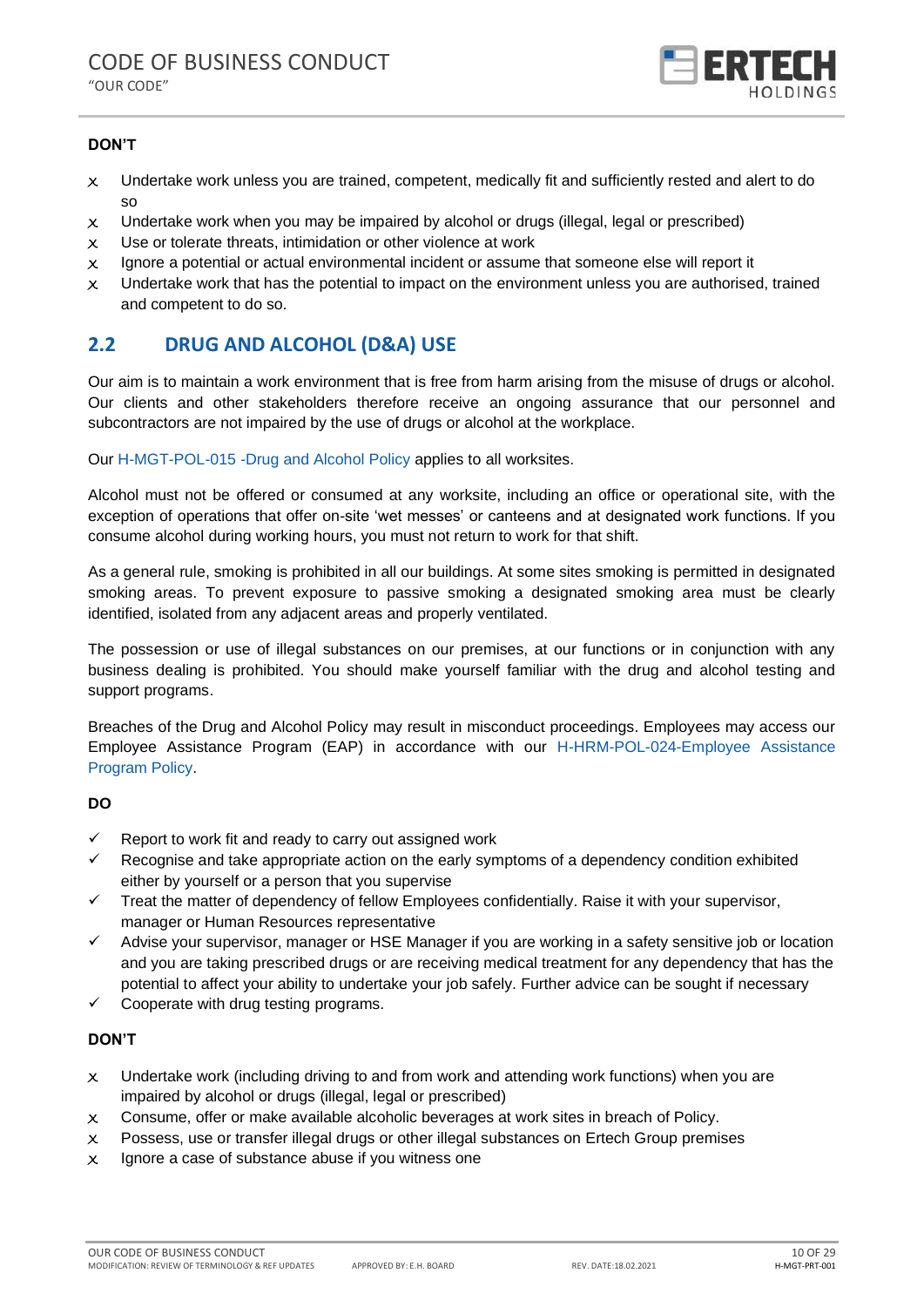

# <span id="page-10-0"></span>**2.3 EQUALITY IN EMPLOYMENT**

We will treat all employees fairly and make employee related decisions based on merit. We recognise our legal obligations with regard to unlawful discrimination based on gender, marital status, pregnancy, race, age, family responsibility, sexual preference, impairment or political conviction.

All Employees must understand and comply with our H-HRM-POL-020-Equal Employment Opportunity Policy, and the H-HRM-POL-046-Working with Respect Policy.

These set out our commitment to equality in employment, being free from discrimination and making development opportunities and promotion based on merit.

Together, you and your supervisor or manager is responsible for ensuring that you:

- Know what is required of you in your job
- Have open, constructive performance conversations
- Are supported to help develop your work-related capabilities
- Are fairly treated with respect and dignity and without discrimination.

#### **DO**

- ✓ Demonstrate fairness and respect in all your dealings, consistent with Our Code
- Ensure employment-related decisions, including recruitment, promotion, training and development, compensation and termination of employment, are based only on merit and business considerations
- $\checkmark$  Contact your Human Resources representative if you have any questions about the potential applicability of laws.

### **DON'T**

- $x$  Tolerate unlawful discrimination of any type
- X Make decisions based on attributes unrelated to job performance.

### <span id="page-10-1"></span>**2.4 WORKING WITH ONE ANOTHER**

We will maintain a positive working environment where all employees are treated with respect, free from harassment, bullying and victimisation.

All Employees must understand and comply with our H-HRM-POL-020-Equal Employment Opportunity Policy, and the H-HRM-POL-046-Working with Respect Policy.

Harassment is an unwelcome action, conduct or behaviour that a reasonable person would find unwelcome, humiliating, intimidating or offensive.

Bullying is repeated behaviour directed towards an individual or group of individuals that is unreasonable and creates a risk to health and safety.

Harassment and bullying are illegal and may lead to penalties for individuals and the organisation.

While we must always obey the applicable laws and regulations governing the fair and proper treatment of others (including our Employees), we seek to go beyond simply meeting the letter of the law and, instead, be guided by Our Code.

All our people are responsible for ensuring that they consider the implications of their behaviour at all times and take necessary corrective steps.

If you have any queries, always seek advice from your management.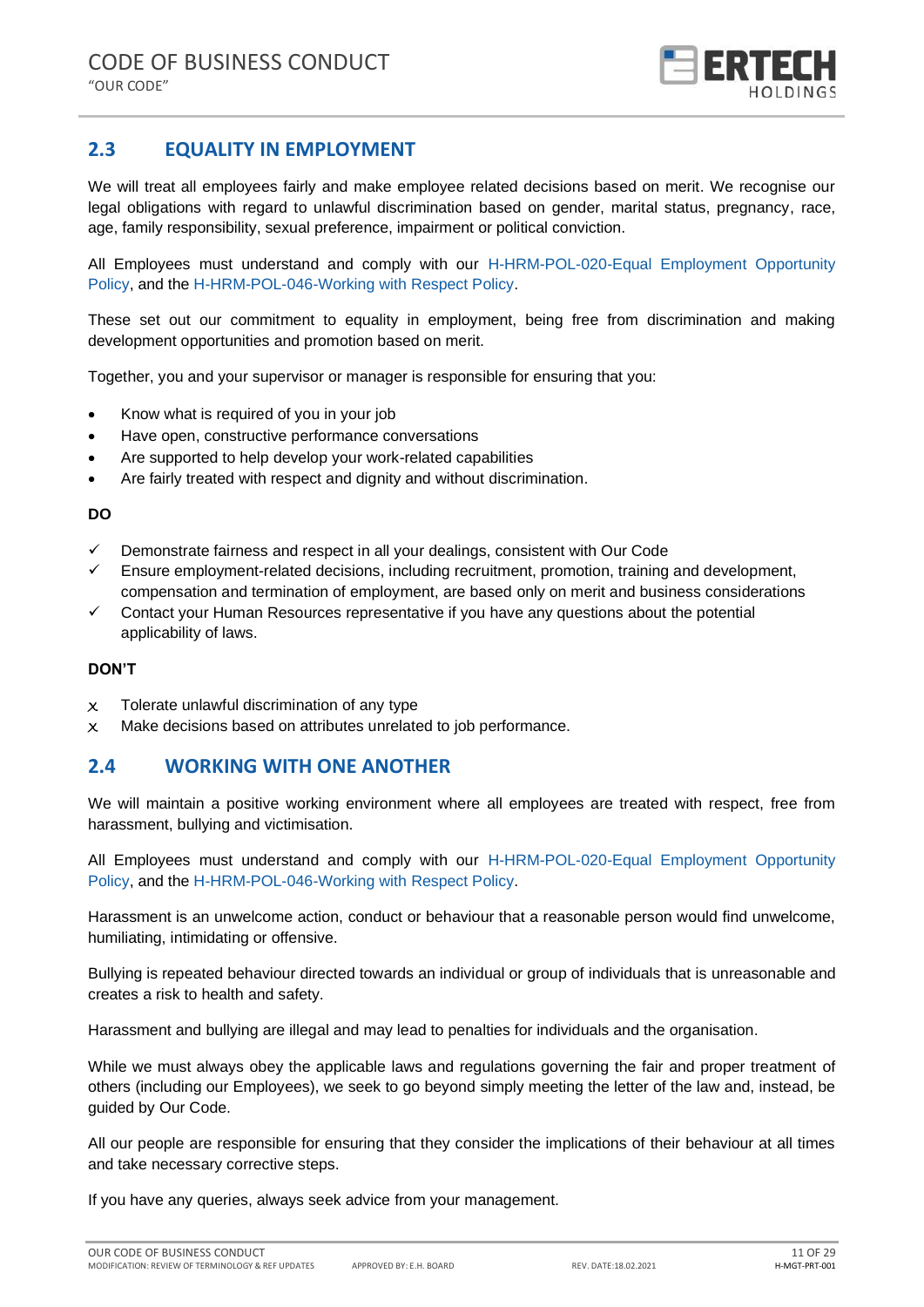

### **DO**

- $\checkmark$  Treat everyone with respect and dignity
- $\checkmark$  Speak up and tell a person if you are upset by his or her actions or behaviour, explain why and ask the person to stop. If you are not comfortable in doing this, or if this approach fails to resolve an issue, speak to your supervisor, manager or Human Resources representative.
- ✓ Foster a work environment free from harassment.

### **DON'T**

- $\times$  Behave in a manner that could reasonably be perceived as offensive, insulting, intimidating, malicious or humiliating
- $x$  Assume that what is acceptable in one culture is equally acceptable in another
- $\times$  Make jokes or comments that are racial, ethnic, religious, sexual, or related to age, physical appearance or disability
- $\times$  Engage in sexual harassment; for example, unwelcome sexual advances, requests for sexual favours, inappropriate or unwelcome physical contact or sexual suggestions
- $\times$  Distribute or display offensive material, including inappropriate pictures or cartoons
- $\times$  Spread malicious rumours or use Ertech Group resources to transmit derogatory, discriminatory, abusive or harassing material.

# <span id="page-11-0"></span>**2.5 PERSONAL INFORMATION AND PRIVACY**

We are committed to protecting the privacy of individuals. The protection of personal information is required by law. All Employees and officers of the Ertech Group are expected to comply with legal requirements and the Ertech Group's policies and procedures concerning the protection of personal information.

All Employees must understand and comply with our H-MGT-POL-036-Privacy Policy.

Personal information means information or data relating to an individual who can be identified by that information or data alone, or in combination with other information or data that is in the Ertech Group's possession.

We will only collect personal information in a lawful and fair manner, and in a way that is not unreasonably intrusive. We will not use or disclose such information for any purpose other than the purpose for which it is collected.

Data, information or electronic communications created or stored on Ertech Group computers or other electronic media, including personal information, are Ertech Group records and are, therefore, Ertech Group property. To the extent permitted by law, the Ertech Group reserves the right to monitor or audit employee use of its information systems, and access electronic communications or information stored on Ertech Group systems for maintenance, business needs or to meet a legal or policy requirement.

If you have any doubt about the handling of personal information, consult your manager.

### **DO**

- $\checkmark$  Where it is reasonable and practical to do so, only collect personal information directly from the individual concerned
- $\checkmark$  Comply with all legal requirements that apply to the collection, use and retention of personal information. Only collect, use and retain personal information that is necessary for legitimate activities and functions
- $\checkmark$  Use personal information only for the purpose for which it was collected (including related purposes), unless otherwise approved by the relevant individual
- ✓ Utilise safeguards to help protect personal information against such risks as loss or destruction or unauthorised access to or use, modification or disclosure of data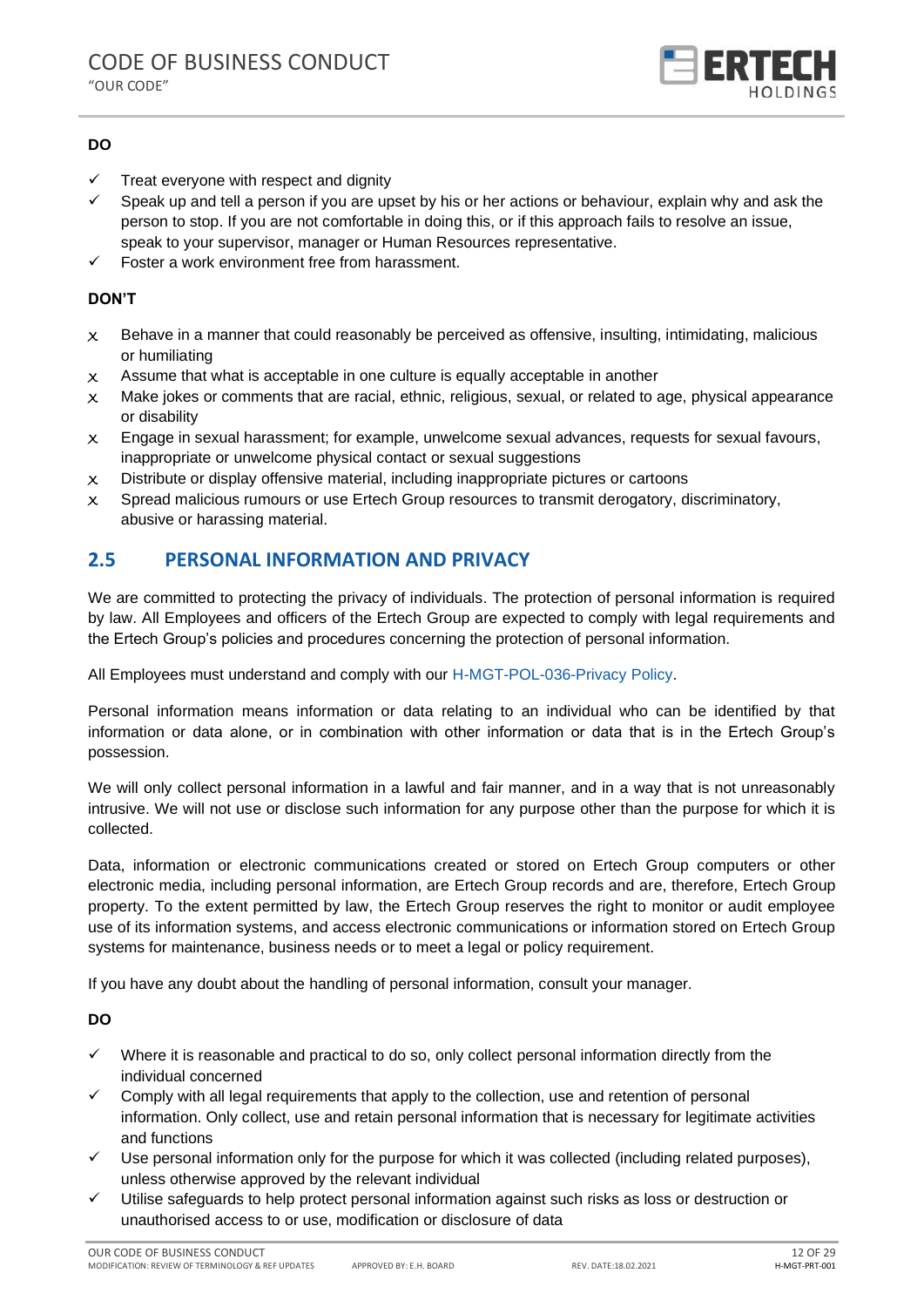

- ✓ Have a system to help ensure that personal information is not retained longer than legally required or necessary to meet the business reason for which the information was collected
- ✓ Maintain the accuracy of personal information.

### **DON'T**

- X Access personal information unless you have appropriate authorisation and a clear business need for that information
- X Provide personal employee information to anyone inside or outside the Ertech Group without proper authorisation
- X Conduct reference or security checks without proper authorisation or the consent of the individual.

# <span id="page-12-0"></span>**3 WORKING WITH INTEGRITY – WITH OUR COMMUNITY AND GOVERNMENTS**

### <span id="page-12-1"></span>**3.1 ENGAGING WITH OUR COMMUNITIES**

Our ability to build relationships and work collaboratively and transparently with our host communities is critical to our long-term success. Our aim is to be valued and respected by the communities in which we operate. We do this by engaging regularly, openly and honestly with people affected by our operations, and by taking their views and concerns into account in our decision-making.

All Employees must understand and comply with our H-MGT-POL-005-Corporate Social Responsibility Policy. We understand that our business can potentially impact local communities.

We seek to positively impact the communities in which we work. We value local community knowledge and perspectives and will engage, and train, local labour and businesses where possible.

To assist in managing our engagement with local communities, where applicable, sites are required to have a community relations plan, including a community complaint register to record and track the management of community concerns.

### **Sponsorship and charitable donations**

We will support local community groups and charities through sponsorship programs and donations provided they comply with the law and meet the ethical standards of the Ertech Group.

In all cases, sponsorship programs and donations should be approved in accordance with applicable requirements and according to documented, approved and transparent assessment processes in accordance with the H-MGT-PRO-017-Sponsorship and Donations procedure.

If you are responsible for sponsorship programs and donations you should ensure that appropriate due diligence is conducted before approving the commitment of funds or services. Preference should generally be given to incorporated organisations and recognised non-government organisations that have a presence in the community concerned.

### **DO**

- $\checkmark$  Through our business dealings uphold the human rights within the sphere of influence of our employees, contractors, suppliers and the people in the communities in which we operate
- $\checkmark$  Seek to identify and consider the concerns and expectations of all stakeholders and especially those most affected by our operations and consult with them in decision-making
- $\checkmark$  Approve sponsorship programs and donations in accordance with the procedure
- Regularly monitor and evaluate the effectiveness of community sponsorship programs and donations
- Investigate concerns and complaints and report outcomes back to relevant stakeholders.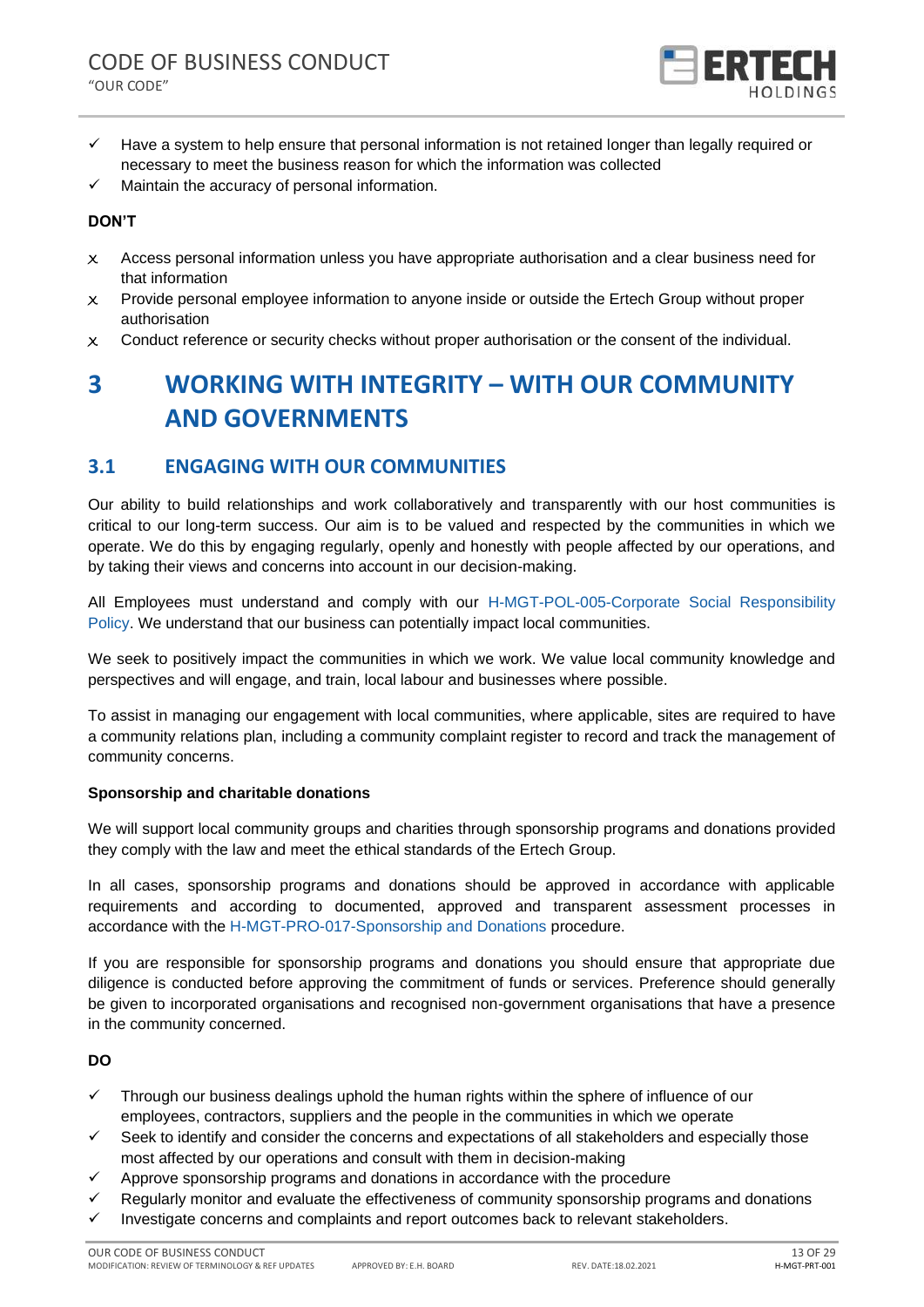

### **DON'T**

- $\times$  Offer a community sponsorship program or donation that is, or may be implied to be, in exchange for, or contingent upon, awarding contracts or to inappropriately influence individuals to make a decision in the Ertech Group's favour.
- X Intentionally favour individuals from one political, religious, or ethnic group based on their membership of that group. The exception to this is where such action supports an approved or legally required program of positive discrimination (for example, to assist historically disadvantaged groups in the community)
- $\times$  Contribute to any religious organisation for religious purposes. Projects implemented by religious organisations that provide services to the general community may be acceptable, provided they comply with all other applicable Ertech Group and legal requirements.

# <span id="page-13-0"></span>**3.2 WORKING WITH GOVERNMENTS**

The Ertech Group respects the authority of governments wherever we conduct business. We will maintain open and constructive relationships with governments and their agencies, officials and personnel.

Our ability to conduct business is affected by government decision-making, and we seek to have open and constructive relationships with governments. Employees and others who provide information to governments on behalf of the Ertech Group must ensure that all information is accurate and appropriate for the purpose. Errors or omissions may damage the Ertech Group's reputation and credibility and could be illegal.

### **DO**

- ✓ Be truthful, accurate, cooperative and courteous when dealing with government or regulatory agency officials
- $\checkmark$  Notify and seek advice from your business's most senior manager representative if you receive a nonroutine request from a government or regulatory agency official.

### **DON'T**

- $\times$  Offer anything of value to a public official to obtain an actual or perceived improper advantage
- $\times$  Fail to meet proper and legal government contract requirements, such as failing to perform required tests and inspections, without the written approval of the authorised public official
- $\times$  Attempt to obstruct the lawful collection of information, data, testimony or records by appropriately authorised government or regulatory officials or hinder the lawful and proper provision of such information by another employee
- $x$  Take action against anyone who lawfully and properly cooperates with government or regulatory agencies.

### **BE CAUTIOUS OF**

- **!** Accepting information about a government's competitive selection of a supplier or a Competitor's bid or proposal (unless the government has specifically and lawfully authorised the release of the information)
- **!** Offering or accepting gifts or hospitality or requests to reimburse costs when dealing with public officials. This will protect the reputation of the Ertech Group against allegations of improper behaviour
- **!** Negotiating or arranging for the employment of a public official or public official's family members while the official has the ability to influence decision-making impacting on the Ertech Group.

### <span id="page-13-1"></span>**3.3 POLITICAL CONTRIBUTIONS AND ACTIVITIES**

We do not make direct contributions in cash or in-kind to any political party. However, we will engage in the democratic process by participating in events with political parties.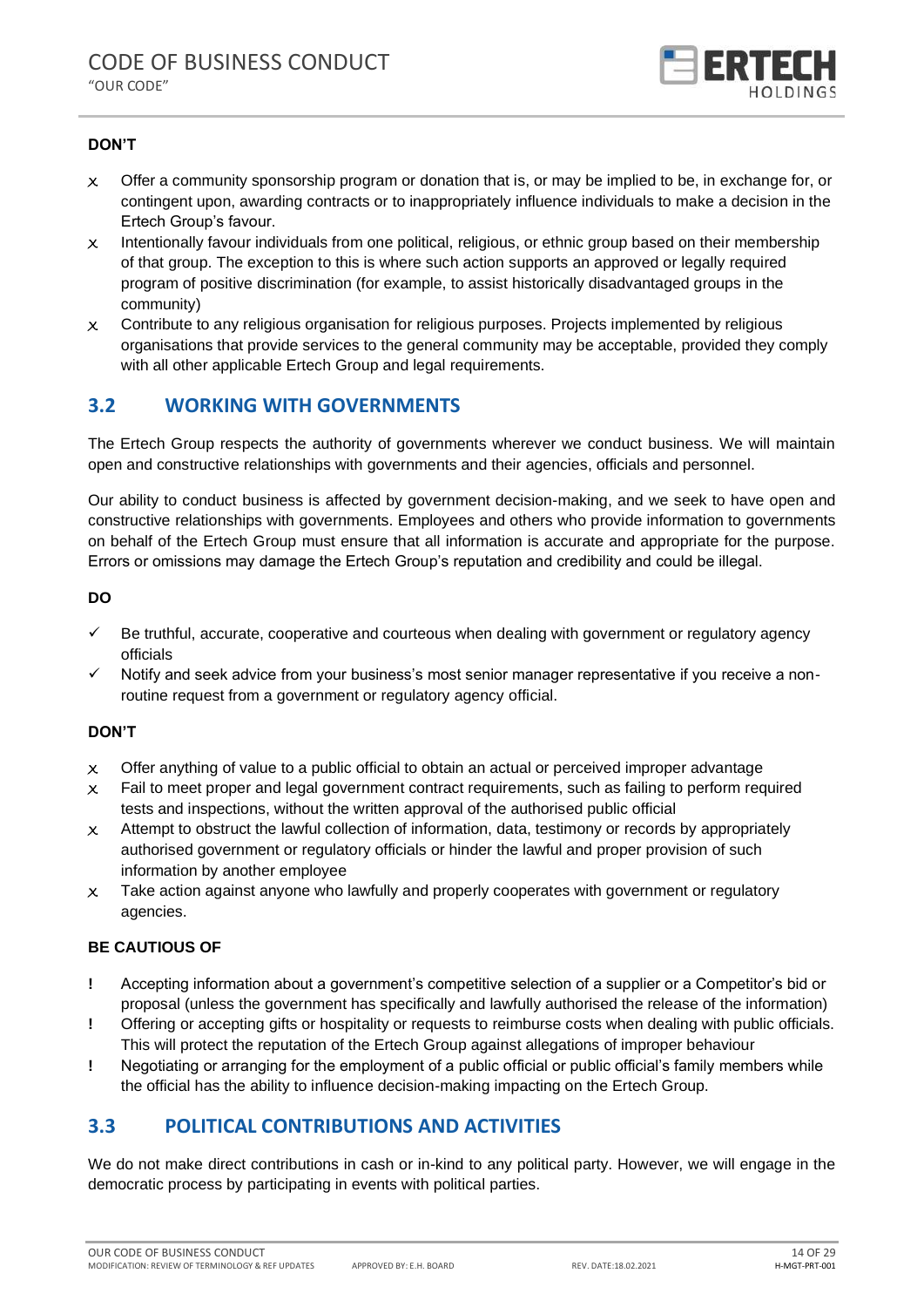

All Employees must understand and comply with our H-MGT-POL-005-Corporate Social Responsibility Policy.

It is acceptable for the Ertech Group to express its views to governments on subjects that affect our interests and operations. This must be done in a manner that adheres to high standards of ethics and complies with the letter and the spirit of the law.

Employees and other representatives may also be involved in events or activities organised by a political party, politician or candidate for public office provided that:

- Such involvement is for policy dialogue and business briefing purposes only
- The activity is formally registered with, and approved in advance by, the relevant business CEO.
- Activities that require registration and approval in advance include:
	- Paying for tables at functions or events sponsored by or associated with any political party, politician or political candidate; for example, a political party business observer program
	- $\circ$  Sponsoring research by 'think tanks' affiliated or linked to political parties
	- $\circ$  Otherwise being involved with any event organised by or on behalf of a political party for which a fee is paid.

Examples of prohibited political activities or contributions include:

- Sponsorship or hosting of functions or events organised by or associated with any political party, politician or candidate for public office with the explicit purpose of raising funds
- Free or discounted use of Ertech Group premises or equipment as an in-kind donation to a political party
- Paying wages or salaries (including on-costs) of our employee working for a party or candidate during normal working hours (but not if the employee takes paid leave to work for the party or candidate).

The Ertech Group recognises Employees' rights to participate as individuals in the political process. You will need to apply for leave if you are running for office or carrying out the duties of public office during normal working hours. Such participation, including contributions of time and money, is conducted entirely on your own account and your political opinions are not to be presented as being representative of the Ertech Group.

### **DO**

- ✓ Conduct business dealings on behalf of the Ertech Group with any political party, politician or candidate for public office in accordance with the Code and all applicable laws and regulations relating to corporate participation in public affairs
- ✓ Seek appropriate approvals for involvement in any business-related event or activity organised by or on behalf of a political party or candidate and be transparent when undertaking such activities
- $\checkmark$  Be mindful of the Ertech Group's reputation and how the public would perceive your actions when engaging with public officials
- $\checkmark$  Make it clear that you are speaking on your own behalf and not on behalf of the Ertech Group when you engage in personal political activity
- ✓ Discuss with your supervisor or manager in advance if you plan to seek or accept a public office. If this may bring about a conflict of interest, you must document this in writing.

- $\times$  Make a cash or an in-kind contribution or incur expenditure using an Ertech Group account to any political campaign, political party, political candidate, elected official or any of their affiliated organisations
- X Use or allow to be used any Ertech Group assets or resources for any political campaign, political party, political candidate, elected official or any of their affiliated organisations
- $x$  Use charitable donations as a substitute for a political payment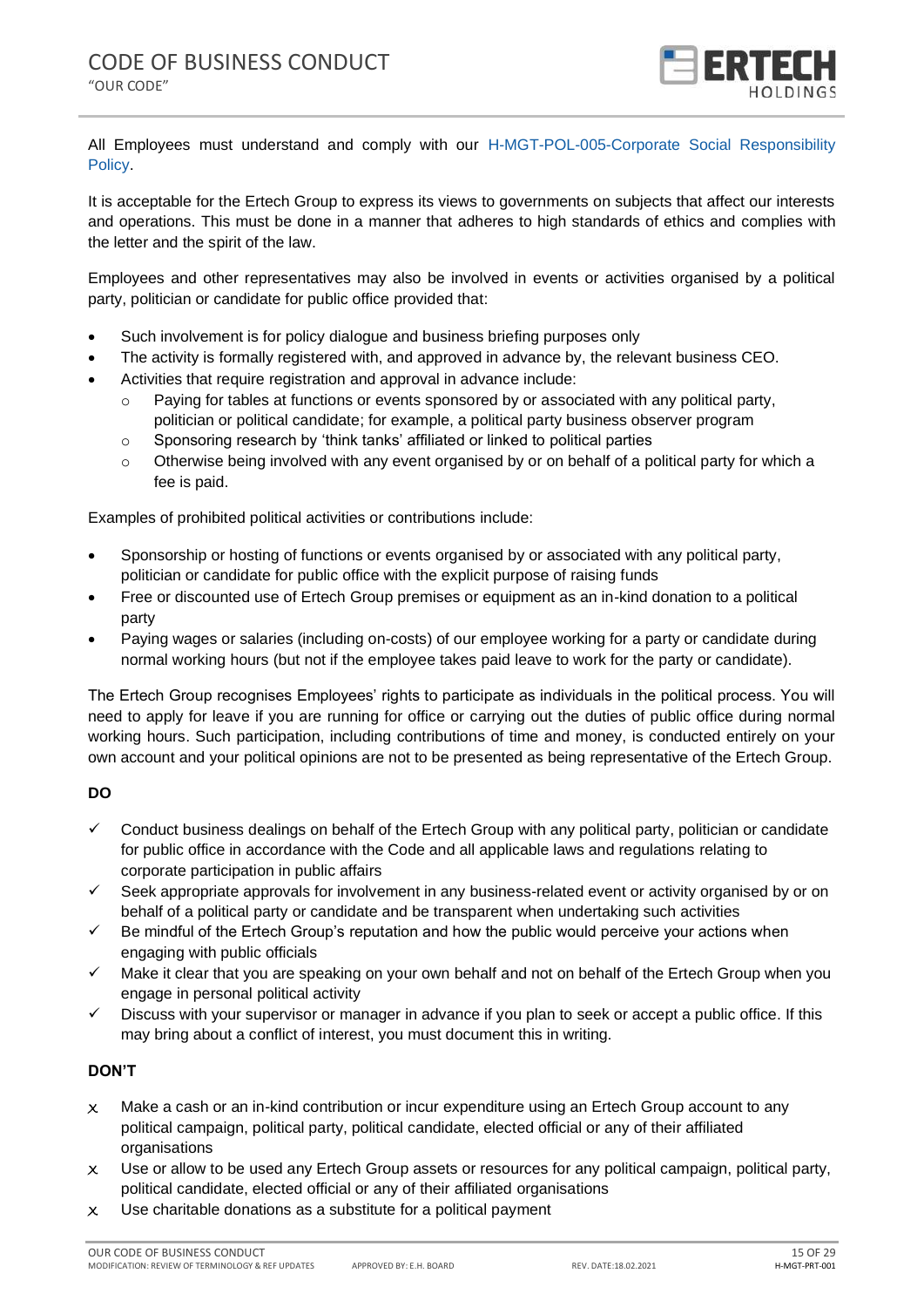

 $x$  Use your position in the Ertech Group to try to influence any other person to make political contributions or provide support to any political parties or politicians.

### **BE CAUTIOUS OF...**

- **!** Any representations to public officials that are under consideration remember that such activity is highly regulated by law and our Business Development function is responsible for this activity
- **!** Any political activity in which you are involved personally you must make it clear to others that you are not representing the Ertech Group.

# <span id="page-15-0"></span>**4 WORKING WITH INTEGRITY – WITH OUR CLIENTS AND BUSINESS PARTNERS**

# <span id="page-15-1"></span>**4.1 BRIBERY AND CORRUPTION**

Bribery and corruption in all forms will not be tolerated in the Ertech Group. We are committed to acting honestly with all clients and business partners.

All Employees must understand and comply with our H-MGT-POL-004-Anti-Corruption Policy as well as the H-MGT-PRO-015-Gifts procedure and H-MGT-PRO-016-Hospitality procedure.

We prohibit authorising, offering, giving or promising anything of value directly or indirectly (via a business partner) to a public official, or client representative, to influence their actions or decisions, or to anyone to induce them to perform their work disloyally or otherwise improperly.

A breach of anti-corruption laws is a serious offence, which can result in fines for the Ertech Group and Employees and the imprisonment of Employees. Even the appearance of a breach of these laws can have a serious reputational impact on the Ertech Group. A breach of our anti-corruption policy is also a serious offence, which can result in disciplinary action up to and including dismissal.

Since the Ertech Group cannot cause or authorise third parties to engage in conduct when acting on our behalf that we cannot engage in directly, no such person or entity (called 'business partners' in this Code) may be hired or otherwise partnered with if there is any material risk that they or it will violate applicable anticorruption laws or the prohibitions in our policies.

### **DO**

- ✓ Obtain prior authorisation before offering, promising or giving anything of value
- ✓ Conduct due diligence in selecting and engaging business partners as required by our Anti-Corruption policy
- $\checkmark$  Communicate our anti-corruption requirements to business partners and ensure that business partner activities are appropriately monitored.
- ✓ Ensure that all expenditures are accurately recorded in reasonable detail in our books and records
- $\checkmark$  Immediately report any corruption concerns so that appropriate action can be taken.

- X Authorise, undertake or participate in schemes to give any improper benefit, kick-back or secret commission to anyone
- $\times$  Offer, promise or give a cash or cash equivalent payment of any kind to a public official or client representative unless prior authorisation is received
- X Establish a 'slush' fund
- $\times$  Use a business partner to do something that the Ertech Group is prohibited from doing itself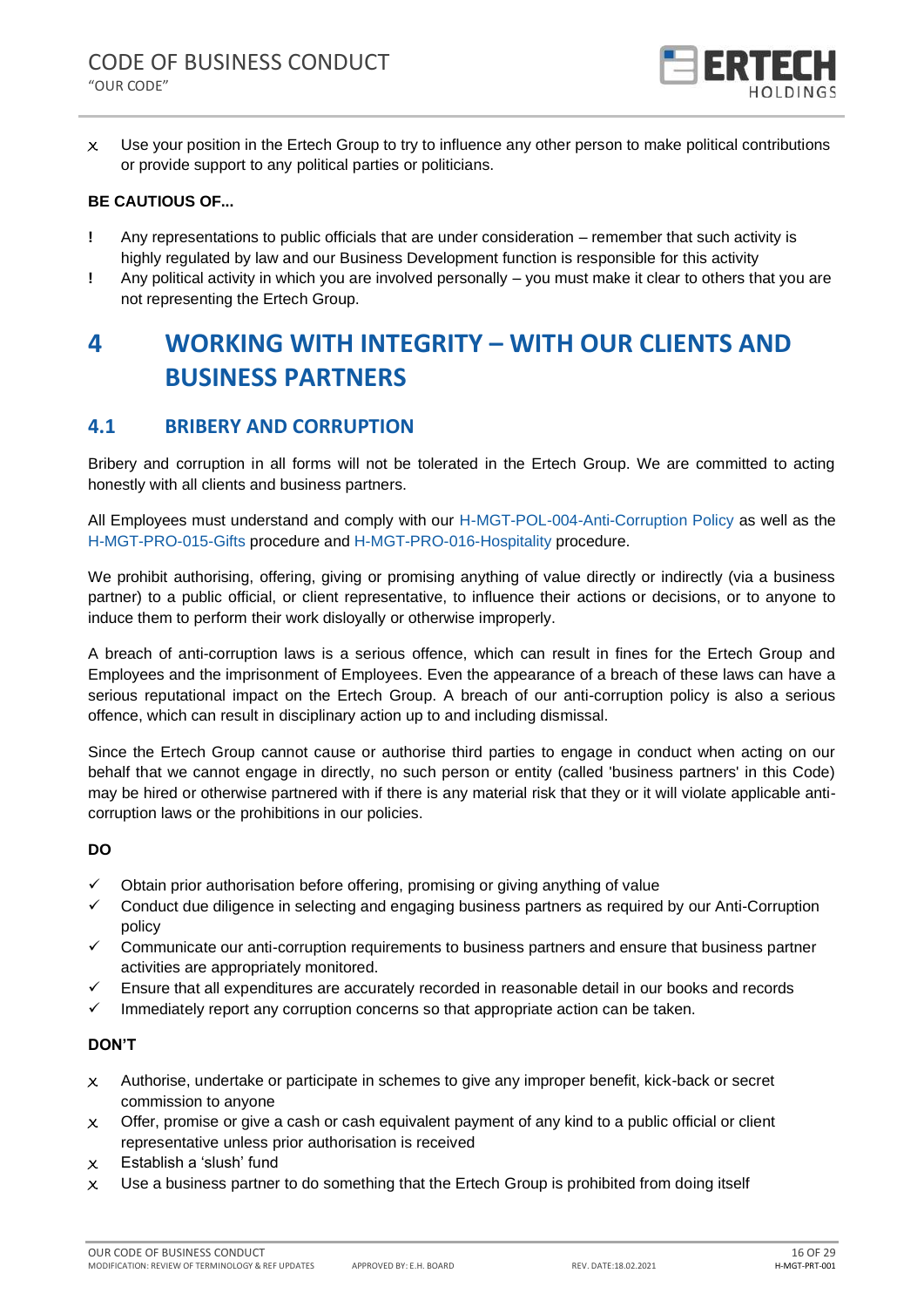

- $x$  Give anything of value to a business partner when there is a material risk that the business partner, in turn, will engage in prohibited conduct on our behalf
- $\times$  Personally pay for a gift, hospitality or other thing of value in order to avoid complying with our requirements.

### **BE CAUTIOUS OF...**

- **!** Compensation to a business partner that is disproportionate to the services provided
- **!** Any request to make a payment that appears suspicious or to a name not related to the transaction, including, but not limited to, a charity or foundation
- **!** Background information about existing or potential business partners that suggests they may be undertaking activities that could be considered improper.

# <span id="page-16-0"></span>**4.2 CONFLICT OF INTEREST**

The Ertech Group respects the privacy of its Employees. However, you must ensure your personal activities and interests do not conflict with your responsibility to the Ertech Group or compromise, or appear to compromise, the quality of your work performance, your commitment to your work and your ability to make impartial business decisions.

All Employees must understand and comply with our H-MGT-POL-004-Anti-Corruption Policy.

A conflict of interest arises when an employee is in a decision-making position and participates in an activity or acquires another interest or loyalty that jeopardises, or could jeopardise, his or her judgment, objectivity or independence.

Conflicts of interest can arise in many ways, but common examples involve:

- Holding outside jobs and affiliations
- Jobs and affiliations of close relatives
- **Investments**
- Offering or accepting gifts and hospitality
- Pursuing Ertech Group business opportunities for personal gain.

Business dealings and personal relationships that cause or may cause conflicts of interest or create the appearance of a conflict or potential conflict with an individual's obligations to the Ertech Group must be avoided.

You must excuse yourself from any decision-making process where you have an interest that influences, or may be perceived as influencing, your ability to make an objective decision and to fulfil your responsibilities to the Ertech Group.

You must promptly advise your supervisor or manager in writing of any outside activities, financial interests or relationships that may involve you either in an actual conflict of interest or the appearance of one.

Your supervisor or manager will ensure that the matter is properly reviewed. This will include considering whether it is appropriate for you to resume any discussions or activities that involve the conflict.

**DO**

- $\checkmark$  Conduct all business relationships in a professional, impartial and competitive manner
- Avoid business dealings and personal relationships that cause or may cause conflicts of interest (actual or potential) or create the appearance of a conflict with your obligations to the Ertech Group
- ✓ Advise your supervisor or manager in writing of any outside activities, financial interests or relationships that may either involve you in a conflict of interest or the appearance of one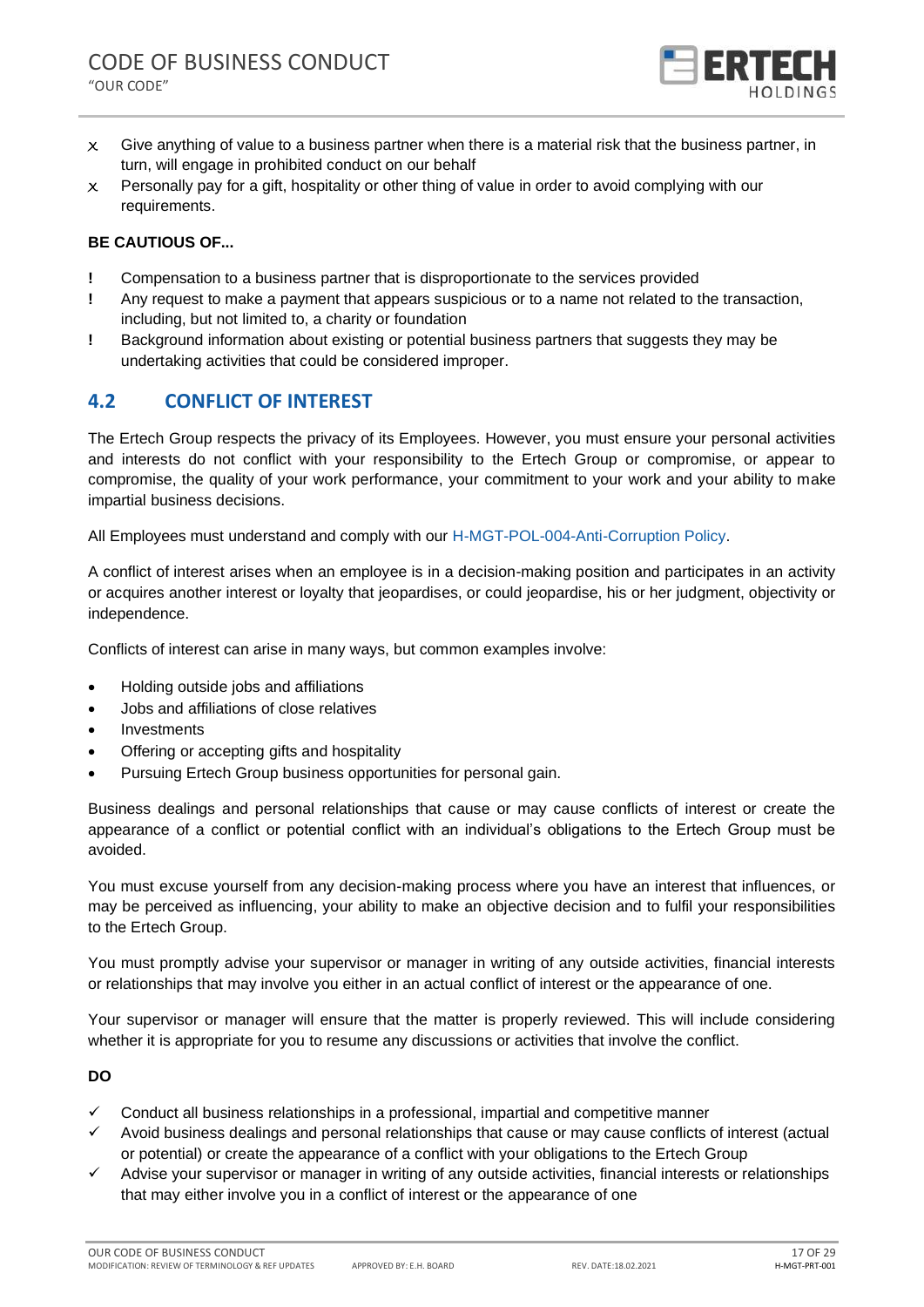

- ✓ Obtain appropriate approval before accepting an officer or director position with another company or organisation
- $\checkmark$  Exercise good judgement when deciding to offer or accept gifts and hospitality
- Excuse yourself from any decision-making process where you have an interest that influences, or is perceived as influencing, your ability to make an objective decision and to fulfil your responsibilities to the Ertech Group.

### **DON'T**

- $\times$  Hold positions in organisations that have business dealings with the Ertech Group (including competitors, customers or suppliers, or your own or family business) if you are in a position to influence transactions or if the relationship itself creates an actual, potential or perceived conflict of interest
- $x$  Hire, promote or directly supervise a close relative, unless this has been specifically authorised
- $\times$  Offer or accept gifts or hospitality from an organisation involved in a bid or tender with the Ertech Group
- $\times$  Request a personal gift or hospitality of a supplier, customer or partner. This includes both direct requests and giving the impression that the offering of a gift or hospitality would be appropriate or desirable
- X Misuse Ertech Group resources or your position or influence at the Ertech Group to promote or assist an external activity
- $\times$  Personally pursue or undertake any opportunities the Ertech Group could have an interest in and that are identified through your position or use of Ertech Group information or property.

# <span id="page-17-0"></span>**4.3 GIFTS AND HOSPITALITY**

Offering or accepting gifts and hospitality is a legitimate contribution to building good business relationships. It is important, however, that gifts and hospitality never unduly influence business decision-making or cause others to perceive an undue influence.

All Employees must understand and comply with our H-MGT-POL-004-Anti-Corruption Policy as well as the H-MGT-PRO-015-Gifts procedure and H-MGT-PRO-016-Hospitality procedure.

Ertech Group Employees must exercise the utmost care when offering or accepting gifts and hospitality in order to protect their own and our reputation against allegations of improper behaviour and to ensure that bribery laws are not breached.

Offering or accepting gifts and hospitality must always be done in accordance with the law and local business practice – for example, where the exchange of gifts is customary and the gifts are appropriate for the occasion – and be disclosed to your supervisor or manager.

In principle, gifts and hospitality should only be offered or accepted if they are occasional and of modest value. Refer to the Anti-Corruption Policy for guidance on determining what is "occasional and modest value".

As a guide, the higher the monetary value of the gift or hospitality, the greater the level of transparency that is required. All gifts and hospitality must be disclosed to your supervisor or manager.

Tips (or gratuities) should be paid according to local customs and practices, and not be excessive or more than local standards.

Gifts or hospitality of any kind must not be solicited from a supplier, customer or other party with whom the Ertech Group conducts business.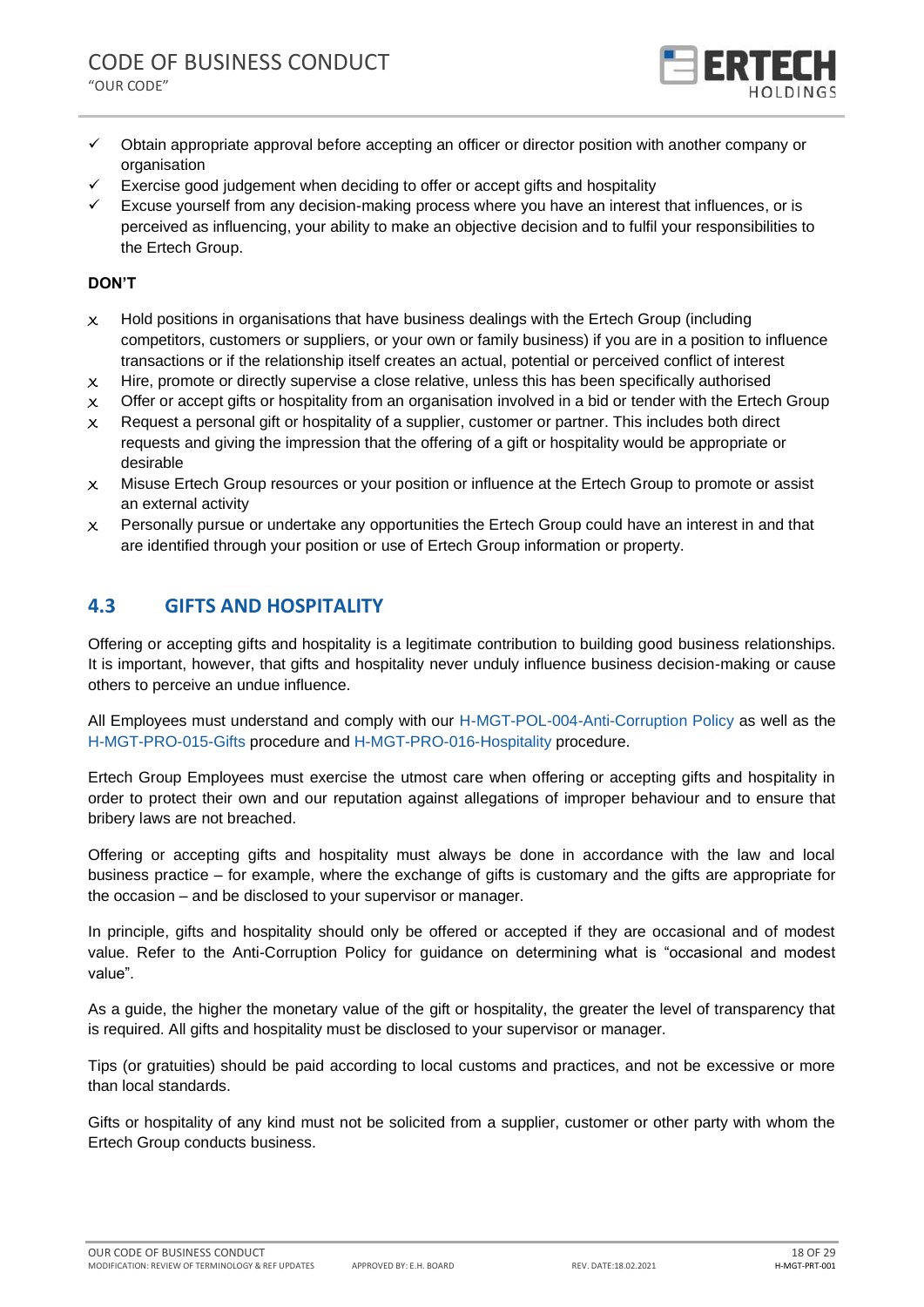

As a general rule, offers to Employees of sponsored travel are to be rejected (Frequent flyer redemption travel is not considered an offer). If there is a valid business purpose to attend an event or function, the Ertech Group will pay for any travel and/or accommodation costs. Where practical alternative means of travel or attendance at the Ertech Group expense are not available, you should refer the matter to a senior executive for consideration. Sponsored travel is not made acceptable by being undertaken during a period of leave.

In some limited circumstances, as part of an approved Ertech Group-hosted event or sponsorship program, the cost of travel and accommodation associated with hosting our business partners may be met by the Ertech Group where there is a clear business case to do so, and where this does not breach the business partner's policy.

It is prohibited to offer or accept:

- Loans, cash or personal cheques
- Product or service discounts that are not available to all Employees, unless arranged by an approved social club
- Gifts, favours or any form of hospitality or entertainment in return for, or in exchange for, business services or information. (Such action may create an actual or perceived conflict of interest or may give the impression of anti-competitive behaviour.)
- Gifts or hospitality of an inappropriate nature (for example, sexually oriented) or at inappropriate venues
- Gifts and hospitality not designed to further a valid business purpose or relationship.

#### **DO**

- $\checkmark$  Ensure gifts and hospitality are modest. Ask what the recipient's employer's policy is, and take that into consideration in offering gifts or hospitality
- $\checkmark$  Clearly articulate Ertech Group practices on the offering and accepting of gifts and hospitality at the beginning of new business relationships, especially where cultural norms may be different to those outlined in Our Code
- $\checkmark$  Assess the potential for a conflict of interest when offering or accepting gifts or hospitality
- $\checkmark$  Be prepared to decline politely any offer not in line with our practices
- Regard gifts or hospitality received through an intermediary as the same as those given directly.

### **DON'T**

- X Accept or offer prohibited gifts and hospitality
- $\times$  Accept from, or offer to, any organisation involved in a bid or tender with the Ertech Group gifts, favours, or hospitality. (This does not include working meals provided by advisors or consultants acting for the Ertech Group)
- $\times$  Request a gift or hospitality of any kind from a supplier, customer, partner or other party with whom the Ertech Group does business. (This includes both direct requests and giving the impression that the offer of a gift or hospitality would be appropriate or desirable)
- $\times$  Personally pay for a gift or hospitality in order to avoid complying with our standards.

### **BE CAUTIOUS OF...**

**!** Exchanging gifts or entertainment with representatives of our competitors, as such action may create an actual or perceived conflict of interest or may give the impression of anti-competitive behaviour.

### <span id="page-18-0"></span>**4.4 BUSINESS TRAVEL**

We seek to provide those travelling for business purposes with a reasonable level of service and comfort that is cost-effective and convenient, and that protects the health and safety of the traveller. The Ertech Group will cover the cost of moderate expenses incurred provided that valid invoices or records are supplied.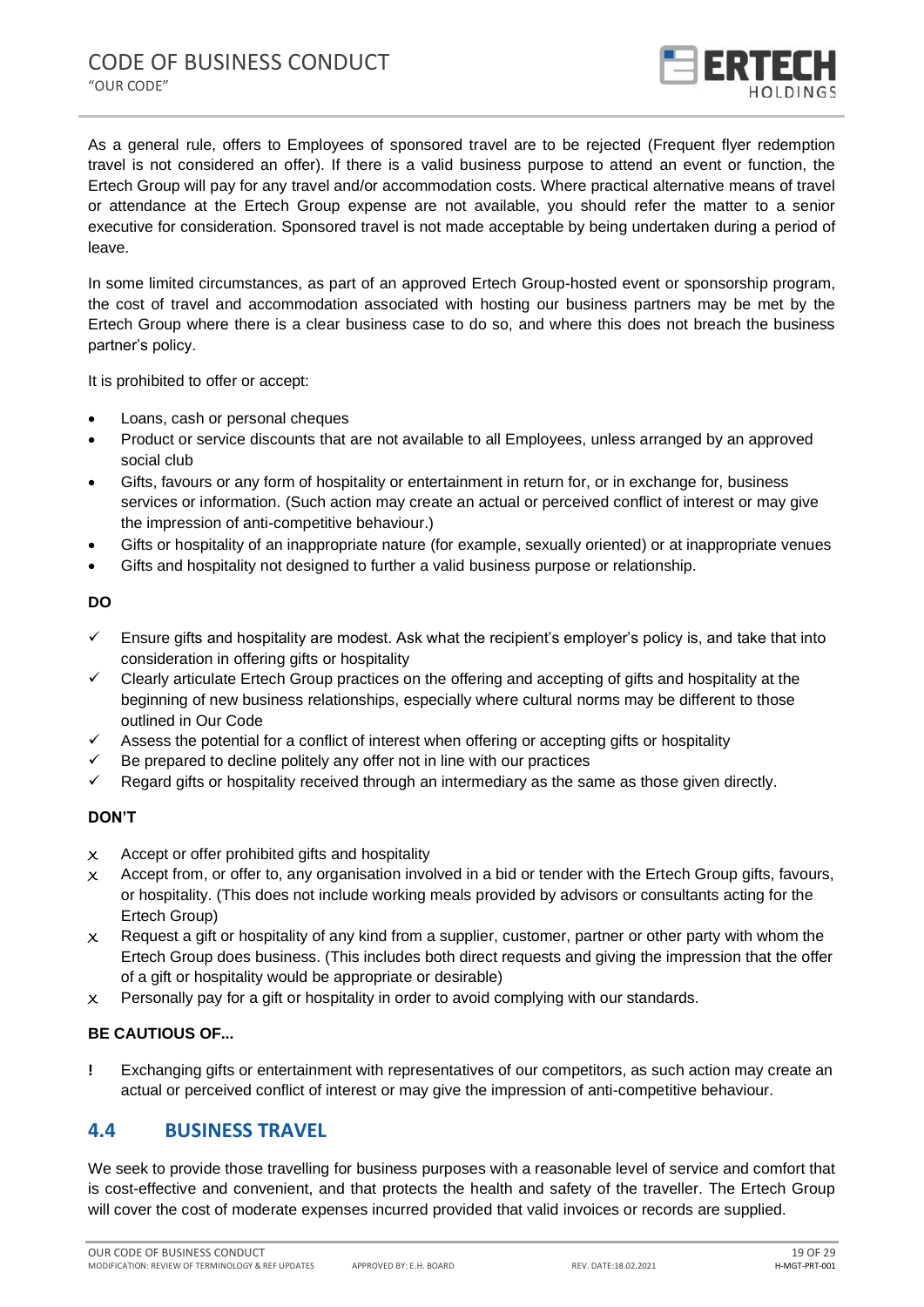

All Employees must understand and comply with our H-HRM-POL-029-Travel Policy. All international travel requires the approval of the CEO.

All business travel bookings, where possible, should be made through the Ertech Group's contracted travel provider using preferred carriers, hotels, ground transport services, and car rental companies. This process helps deliver a service to the Ertech Group that is cost-effective, efficient and meets our safety criteria. It also helps us to locate all travellers in the event of an emergency.

When travelling, individuals have prime responsibility for their own health, safety, and security.

All travel should be economy/coach class unless specific approval for business class travel has been given by your business' CEO.

A business trip can be extended by personal travel, providing this is explicitly approved by your manager in advance of the trip.

Personal travel, other than as extensions to business trips, must not be booked through our designated travel provider or charged to Ertech Group credit cards.

Frequent flyer program benefits may be used by employees for personal travel.

The Ertech Group will reimburse an employee for all reasonable travel and entertainment-related expenses incurred in the conduct of business travel or entertainment that can be substantiated with valid invoices or other legitimate records. The Ertech Group does not normally provide Employees with daily travel allowances.

Queries relating to relocation travel should be referred to your local Human Resources representative.

### **DO**

- $\checkmark$  Have your travel approved by your supervisor or manager prior to commencing travel
- Use the contracted travel provider for all business travel bookings
- ✓ Prepare for international travel by seeking destination-specific travel safety and health advice, vaccinations and travel kits
- ✓ Ensure all items claimed are legitimate business expenses, that they relate to approved business travel or approved entertainment activity and are supported by original documents (receipts or tax invoices)
- $\checkmark$  Comply with global immigration rules when travelling internationally, and ensure that Employees who report to you also comply
- $\checkmark$  Familiarise yourself with local behaviours, practices and customs, and be sensitive to actions or behaviours that may be acceptable in one culture but not in another.

- $\times$  Accept offers of sponsored travel. In principle, such offers should be rejected; if there is a valid business purpose to attending an event, the Ertech Group will pay any travel, and/or accommodation costs. Where such alternatives are not available, you should refer the matter to the CEO for approval.
- $\times$  Downgrade an employee's class of travel in order to purchase a ticket for a non-employee (such as a family member) at Ertech Group expense.
- $\times$  Volunteer for denied boarding compensation from an airline when on business. (However, with an overnight delay due to issues with an airline, it is reasonable to accept offers of accommodation and transfers from the airline to compensate for the need to stay overnight to catch the next available flight).
- $\times$  Travel if you have passed the 26-week stage of pregnancy, unless you have first obtained written approval from your own doctor.
- $\times$  Authorise your own expenses or the expenses of an employee more senior than you unless you are given a specific delegation of financial authority.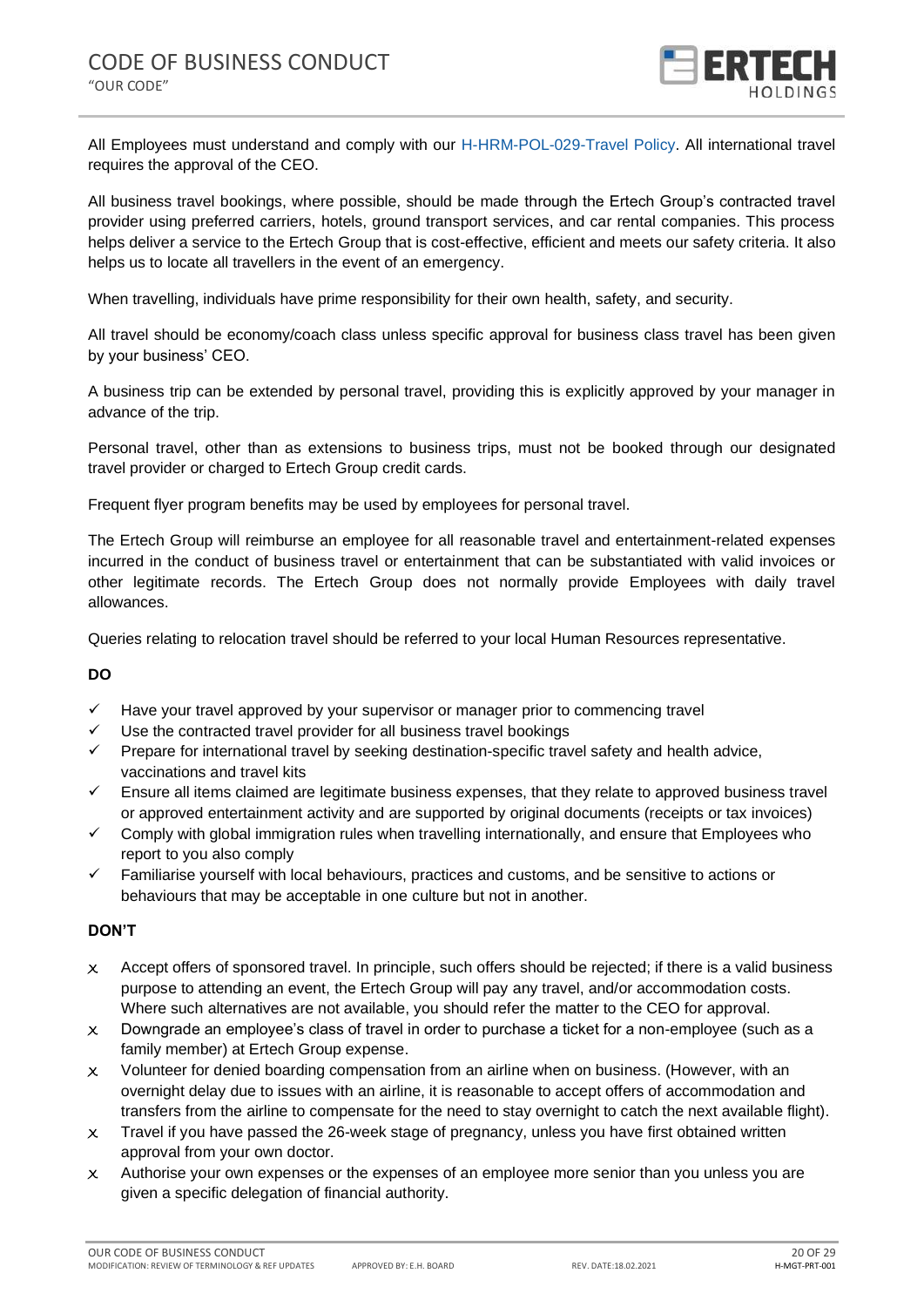

### **BE CAUTIOUS OF...**

**!** Permitting multiple Employees who are critical to a site, work group or project team to travel together on the same carrier.

# <span id="page-20-0"></span>**4.5 COMPETITION AND ANTITRUST**

You must comply with antitrust (or competition) laws that are designed to prohibit a range of practices that restrain trade or restrict free and fair competition, such as price fixing, and acts designed to achieve or maintain the power of a monopoly or cartel. Conduct in breach of these laws is strictly prohibited.

All Employees must understand and comply with the Australian Competition & Consumer Act 2010 (ACCA) which is enforced by the Australian Competition and Consumer Commission.

Breaches of competition laws carry potentially serious consequences for both the Ertech Group and for Employees or other individuals who may be involved. Penalties range from imprisonment in some countries to substantial fines.

The information in this Code is intended only to alert Employees of the need to comply with the requirements set out in the ACCA and to briefly summarise some key aspects of those standards. Designated employees must complete compliance training.

In all cases where further input, guidance or advice is necessary, refer to the CEO.

#### **DO**

- ✓ Complete required compliance training
- Consider the antitrust ramifications when interacting with a competitor
- Maintain our independence of judgement in pricing, marketing and tendering. Avoid any action which could imply any coordination with competitors
- $\checkmark$  Consult with your CEO:
	- o Before entering any agreement with a competitor
	- $\circ$  Immediately, and before taking any action, if you have any doubts or questions about antitrust issues.

### **DON'T**

- $x$  Act in breach of antitrust (or competition) laws.
- $x$  Agree or reach an understanding with any competitor relating to:
	- o Tender Prices and the terms or conditions of sale of a contract
	- o The state of the Order Book
	- o Work in Hand
	- o Customers to whom any services will or will not be sold
- $\times$  Communicate in any way with any competitor the following, unless it is already publicly available:
	- o Negotiations with customers or suppliers or general negotiation strategies
		- o Terms of trade, including but not limited to, prices
		- o Tender Pipeline, Work in Hand or Marketing activities.
		- o Previous, current or future business activity levels or market conditions.

### <span id="page-20-1"></span>**4.6 MAINTAINING SUPPLIER RELATIONSHIPS**

Supplier relationships can make a significant contribution to the success of the Ertech Group. We aim to have effective, streamlined processes with suppliers, and encourage suppliers to adopt standards and procedures similar to ours.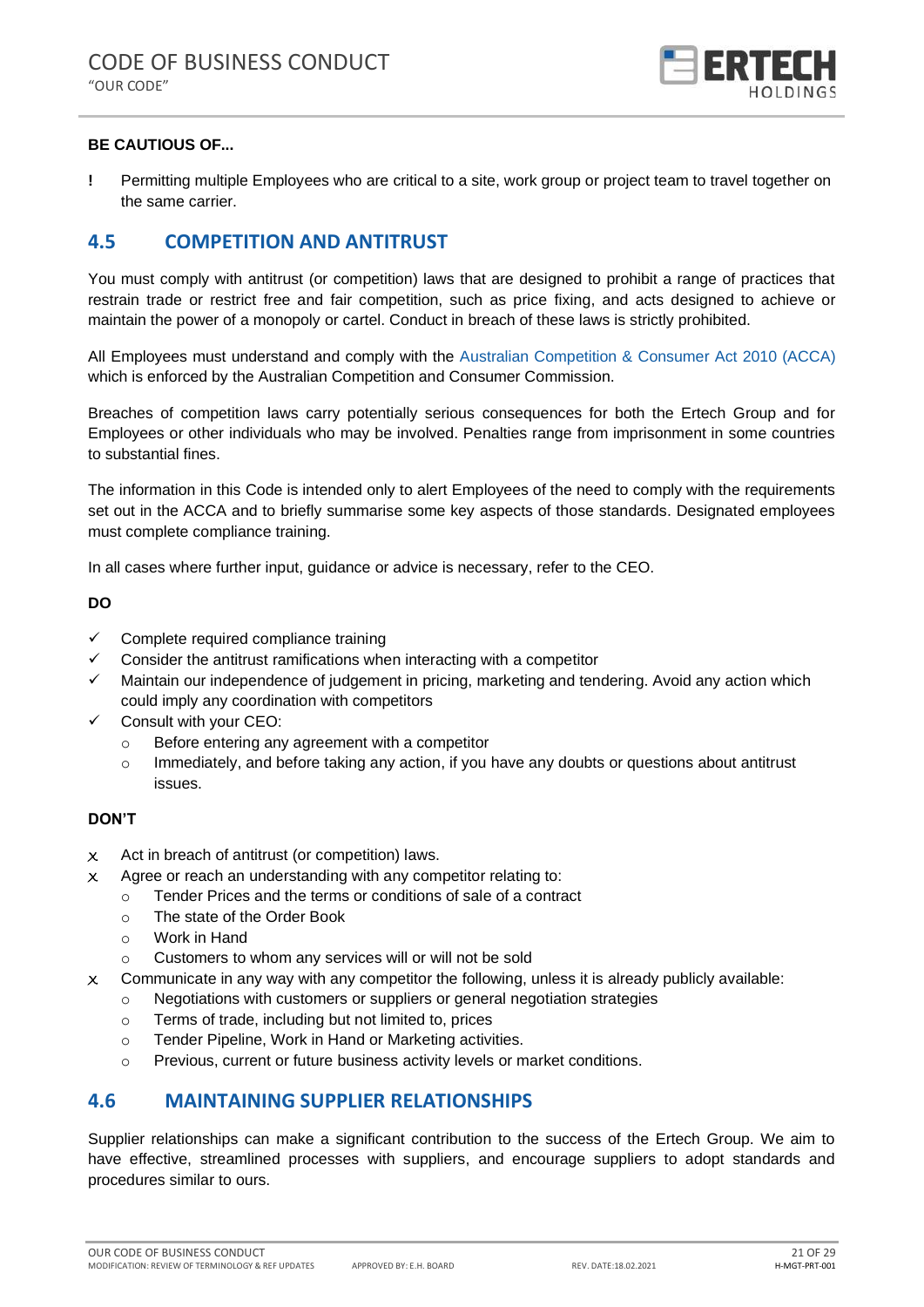

All Employees must understand and comply with our H-MGT-POL-008-Supplier Management Policy, and all procedures referenced within H-PRJ-MAP-003-Supplier Management Roadmap.

Through their actions, suppliers can directly impact the financial performance and profitability of the Ertech Group, as well as adding to, or detracting from, its reputation. Wherever possible, we seek to establish a collaborative relationship where suppliers can be viewed as partners.

We take great care in operating a fair and equitable procurement process. Our selection process aims to clearly inform potential suppliers of our expectations, policies, procedures and requirements of them.

In general terms, we seek suppliers who share our commitment to:

- Lawful business practices conducted according to a high standard of business conduct
- Management practices that respect the rights of all Employees and the local community
- Minimising the impact on the environment
- Providing a safe and healthy workplace
- Meeting the requirements of the Modern Slavery Act

If there is any doubt or concern in relation to the supplier or potential supplier's integrity or ability to perform the contract, you should ensure that these issues are resolved. This may require that you raise these issues with your supervisor or manager.

All procurement decisions should be based on the best value received, taking into account the merits of price, quality, performance and suitability.

#### **DO**

- $\checkmark$  Seek to obtain a competitive bid
- $\checkmark$  Prior to entering into a contract or commitment with a supplier:
	- $\circ$  Conduct an appropriate risk assessment and commercial review, including an assessment of the potential supplier's HSE performance, reputation, conduct, probity, qualifications and experience, creditworthiness, adherence to the requirements of the Modern Slavery Act and ability to meet applicable Ertech Group standards
	- o Obtain all appropriate internal approvals, including formal approval as an Approved Supplier.
- $\checkmark$  Ensure that a formal agreement is in place that clearly states the services or products to be provided, the basis for earning payment, the applicable rate or fee and other requirements in accordance with the Supplier Management procedure.
- ✓ Conduct regular reviews of supplier relationships to ensure performance
- ✓ Verify that invoices clearly and fairly represent goods and services provided
- $\checkmark$  Make payments only to the person or organisation that actually provides the goods or services. Payment must be made in the supplier's home country, where it does business or where the goods were sold or services provided, unless approval is obtained otherwise from your CEO.
- ✓ Help our suppliers understand Ertech Group compliance and business conduct requirements
- Be alert to and report to your supervisor or manager any activity by a supplier that is inconsistent with our business conduct requirements.

- X Use suppliers who supply unsafe or environmentally irresponsible products or services, break laws or regulations or engage in modern slavery practices
- $\times$  Give one supplier's confidential business information (for example, proposed rates, winning bid information and the like) to another supplier
- X Agree to a contract or commitment that includes a reciprocal agreement or exchange of favours.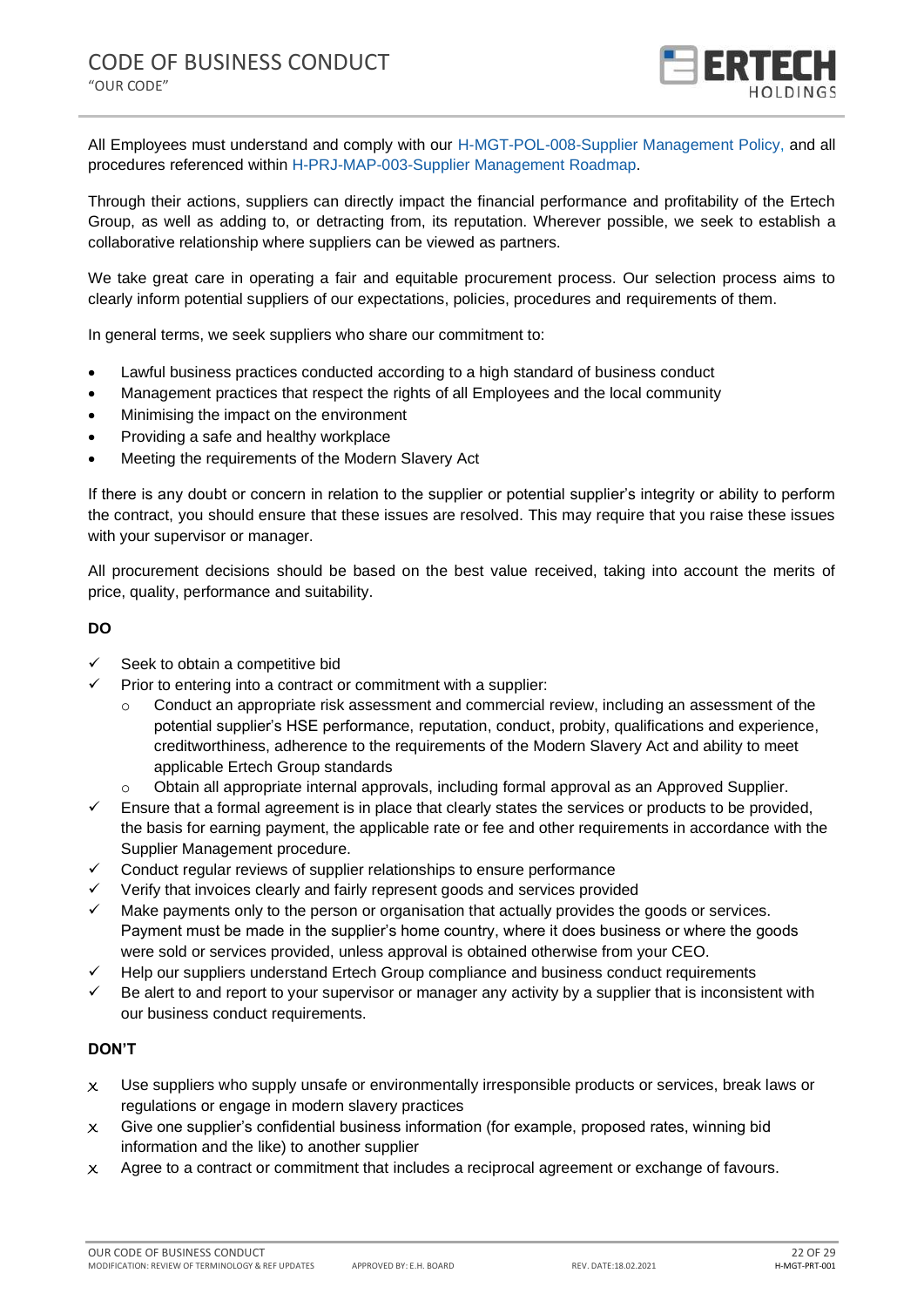

# <span id="page-22-0"></span>**5 WORKING WITH INTEGRITY – WHEN USING BUSINESS RESOURCES**

# <span id="page-22-1"></span>**5.1 PROTECTING ERTECH GROUP ASSETS**

All Employees are responsible for safeguarding and appropriately using Ertech Group assets under their control. Ertech Group assets must not be used for personal benefit.

Employees must comply with the H-MGT-POL-045-Information Technology Usage Policy and the H-MGT-POL-010-Asset Management Policy. Ertech Group assets may include property, time, proprietary information, corporate opportunities and funds, as well as equipment used by individuals, such as mobile phones and computers.

Appropriate precautions should be taken to prevent theft, damage, misuse or intentional damage of such assets. This includes not allowing Ertech Group resources to be destroyed, disposed of, sold, loaned or donated without appropriate approvals, unless the items are of nominal value and can no longer be used by the Ertech Group.

To reduce the opportunity for misuse of Ertech Group resources, all Employees must adhere to applicable approval requirements. To further reduce the risk of erroneous or inappropriate actions, the Ertech Group also endeavours to ensure that particular tasks and the responsibility for the review and approval of such tasks are segregated between different members of staff. In principle, an individual should not be in a position to initiate, approve and review the same action or decision.

At all times Ertech Group funds should be used properly, sensibly and effectively, and appropriate and accurate records kept.

While in the workplace, you are expected to be fully engaged in your work and not undertake personal activities beyond a very modest level. You are required to record the hours you work truthfully and accurately.

You also have a duty of care to advance our business interests. You must never compete with the Ertech Group or use its property, information or your position for personal gain.

The Ertech Group also expects you to respect the assets of others, and never knowingly damage or misappropriate the assets of others, irrespective of whether the assets are physical or intangible (for example, intellectual property and confidential information).

### **DO**

- ✓ Take care to prevent waste, loss, damage, misuse, theft or misappropriation of Ertech Group assets
- $\checkmark$  Record work time, financial transactions and other business information accurately
- $\checkmark$  Comply with applicable Ertech Group requirements and laws regarding the use, and transfer, of our assets
- ✓ Ensure third parties follow established guidelines and procedures when dealing with our assets
- $\checkmark$  Make sure you know what to do if an emergency occurs at your workplace and that visitors are familiar with emergency procedures
- ✓ Prevent non-authorised personnel from accessing our facilities
- Lock or appropriately protect unattended Ertech Group buildings, storage areas, vehicles, and equipment.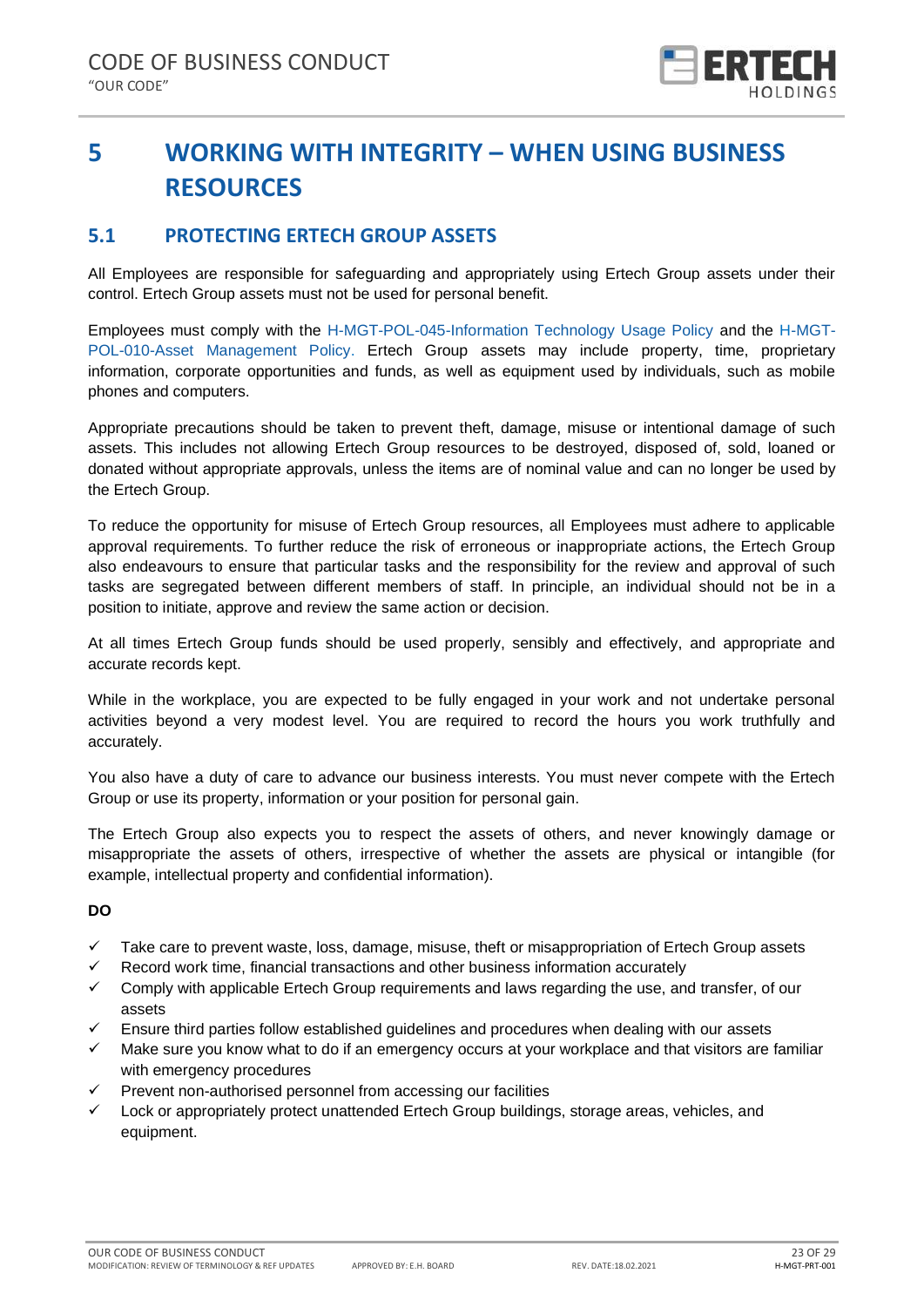

### **DON'T**

- X Use our equipment or facilities for personal activities, except as otherwise specifically allowed in this Code or in other very limited circumstances where you have obtained prior approval
- $\times$  Use our equipment or facilities to access offensive material, such as (but not limited to) pornography
- $x$  Permit unauthorised entry to an Ertech Group facility
- $\times$  Duplicate keys to an Ertech Group property without appropriate authorisation
- X Ignore security complaints or inadequate security procedures or practices that may present safety threats to either our people or our assets; immediately raise the matter with your supervisor or manager.

### **BE CAUTIOUS OF...**

- **!** Inadequate security procedures or practices that may present safety threats to either our people or assets
- **!** A visitor at an Ertech Group facility not wearing an appropriate security badge; discuss the matter with the individual or alert your supervisor or manager.

# <span id="page-23-0"></span>**5.2 ACCURACY OF RECORDS AND REPORTS**

All data created and maintained by Ertech Group employees must accurately reflect the underlying transactions and events. Falsifying, concealing, altering, destroying or otherwise tampering with information, or creating misleading information will not be tolerated by the Ertech Group, and may also be illegal.

You must comply with the H-MGT-POL-014-Information Management Policy.

Reference to 'Ertech Group data' in this section includes any data or information concerning the Ertech Group or its business activities, whether financial or non-financial and in whatever medium it is held (for example, paper, computer, or other electronic medium).

We will comply with all applicable accounting and financial reporting rules, laws and regulations in each jurisdiction in which we operate.

All transactions must be properly authorised and accurately and completely recorded in the relevant accounts and records as required by law and applicable Ertech Group requirements.

Once created, data must be appropriately retained and disposed of according to the Ertech Group information management practices and applicable laws and regulations.

Employees responsible for the accuracy of financial reporting have an additional responsibility to ensure that adequate internal controls exist to deliver accurate, complete, consistent, timely, and understandable financial and management reports. The applicable reporting standards as set by Group Finance must be followed at all times. Compliance with the above requirements is mandatory and is audited. If you have any concerns about the validity of any financial process or record-keeping activity or believe you are being asked to create false or misleading information, you must immediately report these to your supervisor or manager.

There is never a justification for falsifying records or misrepresenting facts. Such conduct may constitute fraud and can result in civil or criminal liability for you and for the Ertech Group.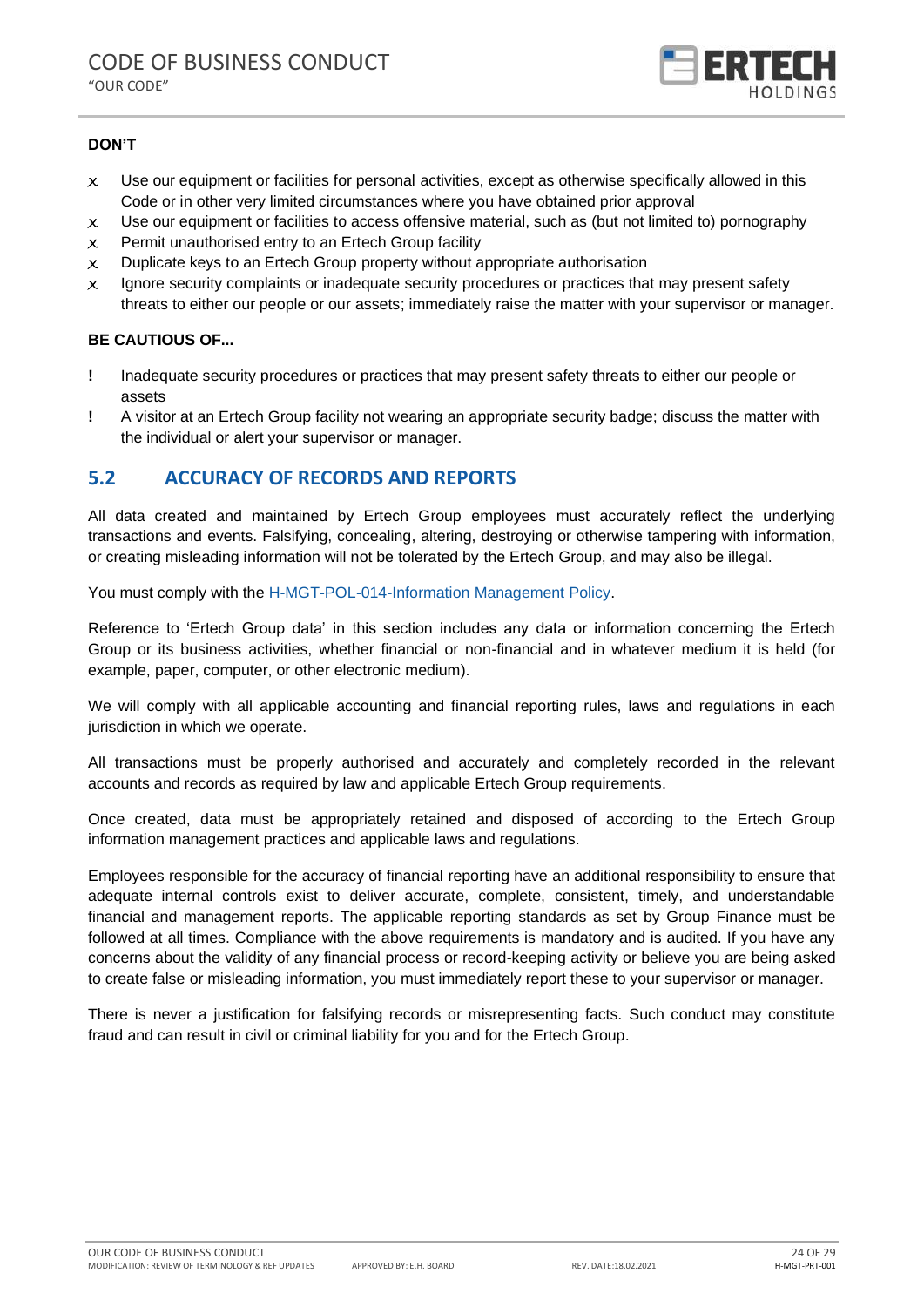

### **DO**

- ✓ Keep accurate, complete and true books, records, accounts and documentation in accordance with generally accepted accounting principles and our internal procedures
- ✓ Protect our records from unauthorised access or interference
- Ensure that no undisclosed or unrecorded account, fund or asset is established or maintained
- Cooperate fully with our internal and external auditors
- $\checkmark$  Immediately report any actual or suspected irregularities or weaknesses in relation to auditing, accounting or internal control matters
- Demonstrate integrity in submitting and approving expense claims
- Retain documents and records in accordance with the applicable laws and our information management procedures
- $\checkmark$  Return or transfer the custody of all relevant records if you leave the Ertech Group.

### **DON'T**

- $\times$  Commit the Ertech Group to contractual obligations that are beyond the scope of your authority
- $\times$  Deliberately falsify any record or make a false or misleading entry (financial or non-financial) in a report (internal or external), record or expense claim, inclusive of test results.
- X Circumvent review and approval procedures
- $\times$  Influence or allow others to do anything that would compromise the integrity of our records or reports
- $\times$  Conceal or tamper with our records or documents.
- $\times$  Edit or change information on signed documents without the explicit approval and notation by the signatories.

### **BE CAUTIOUS OF...**

- **!** Reports prepared by third parties but not received from the original source.
- **!** Financial results that seem inconsistent with underlying performance
- **!** Inadequate routines and controls to preserve documents (including electronically stored information)
- **!** Disposing of documents and records without knowing what is being discarded or whether they must be kept for legal reasons.

### <span id="page-24-0"></span>**5.3 INFORMATION SYSTEMS**

Computer hardware and software and all data on the Ertech Group information systems, as well as any Ertech Group data on your home or other digital systems, are the property of the Ertech Group. Our information systems should always be used in a responsible manner.

Employees must comply with the H-MGT-POL-014-Information Management Policy.

Employees have access to a wide range of Ertech Group Information and Communications Technology (ICT) and communications systems to assist them in performing their jobs. Such systems and the data created or stored on them are regarded as our property. All hardware, software and data must be adequately safeguarded against damage, loss, theft, alteration and unauthorised access.

Unauthorised use, duplication, or sale of software or media files (including portions of audio, video, electronic images and off-the- internet or off-the-air recordings) is prohibited.

The use of Ertech Group ICT systems is logged. IT is also monitored and audited for the purposes of information security, operational management, and cyber-crime, and to ensure it is compliant with laws, regulations, and our policies.

To the extent permitted by law, the Ertech Group reserves the right to monitor or audit employee use of its ICT systems, and access, review and disclose data stored on our systems for maintenance, business needs or to meet a legal or policy requirement.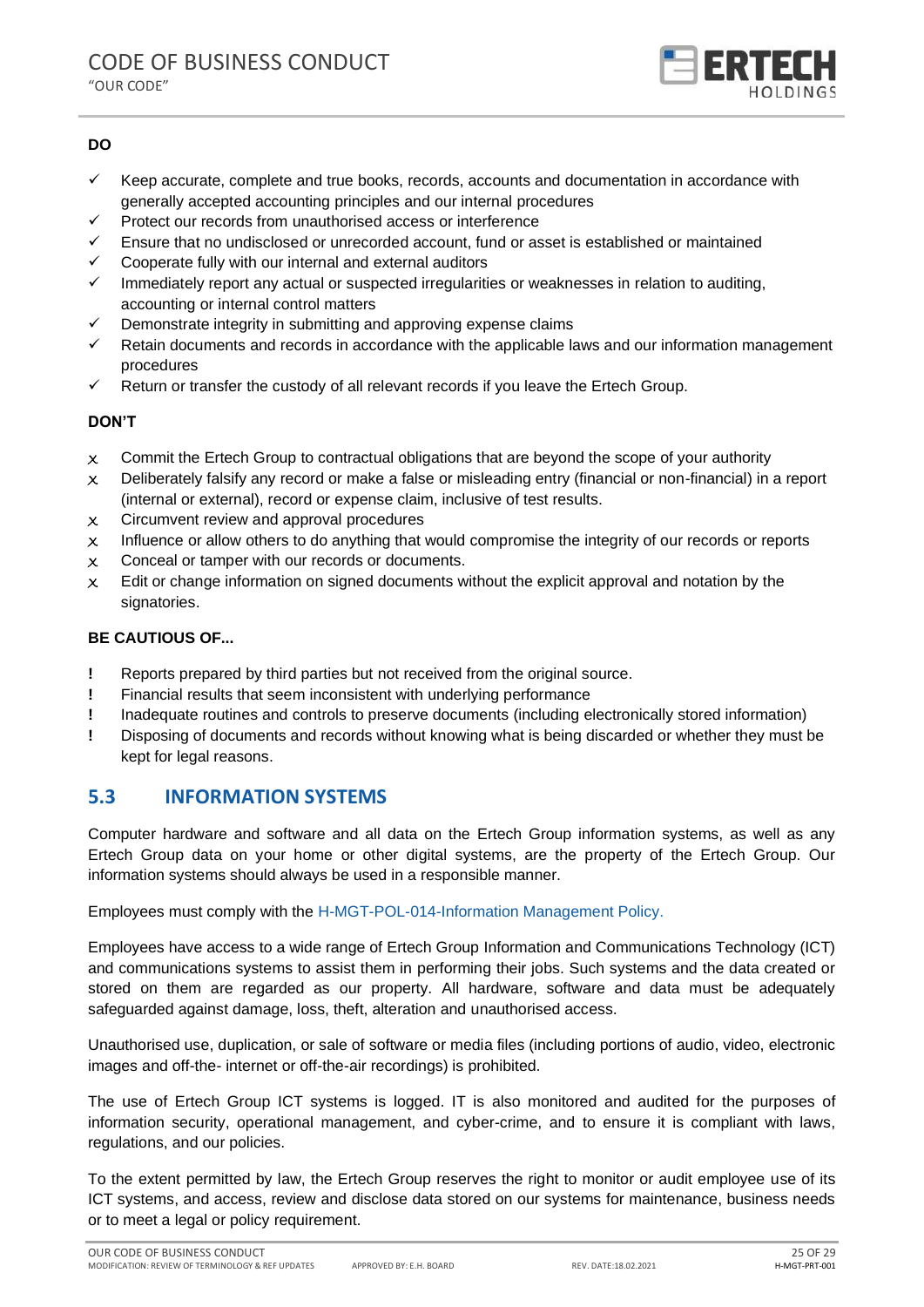

Inappropriate material is not permitted to be accessed by using, or stored on, our systems in any form. In the event that inappropriate material or other behaviour that is inconsistent with our policies and procedures is identified, disciplinary action, including dismissal, may be taken and local management may notify civil and/or criminal authorities. Inappropriate material includes pornographic or sexually explicit or exploitative images or text; materials promoting violence, hatred, terrorism or the intolerance of others, and any material that is obscene and abusive.

Appropriate modest personal use of Ertech Group ICT systems is permitted.

### **DO**

- ✓ Advise your IT representative of inappropriate unsolicited material; for example, spam
- $\checkmark$  Ensure hardware, software and data for which you are responsible are appropriately safeguarded
- $\checkmark$  Treat emails and other electronic forms of communication as official Ertech Group records.

### **DON'T**

- X Engage in unauthorised use, duplication or sale of software or media files
- X Engage in on-line fraud or commit a cyber-crime
- $\times$  Deliberately access, store, send, post or publish inappropriate material, or ignore others doing so
- X Install software or connect hardware without licence and authorisation
- $x$  Upload or download or send material that is likely to cause annoyance, inconvenience or needless anxiety to your colleagues
- X Disable Ertech Group security measures.

# <span id="page-25-0"></span>**5.4 COMMUNICATING EXTERNALLY**

Public disclosures must only be made by authorised spokespersons.

Employees must comply with the H-MGT-POL-006-External Communication Policy.

Only authorised persons may speak to the media or an external forum on matters relating to the Ertech Group.

Any presentations to external conferences or forums must be approved by the relevant business CEO.

### **DO**

- $\checkmark$  obtain all relevant approvals prior to publicly releasing material
- ✓ Report the loss or theft of Ertech Group information (for example, your computer, or briefcase) to your line manager immediately.

### **DON'T**

- $\times$  Disclose information to the public including, but not limited to, the media and members of the investment community – unless you are specifically authorised to do so
- $\times$  Divulge what may be confidential information either internally or externally unless you are specifically authorised to do so. If you are unsure about the degree of confidentiality assigned to information, contact the relevant manager.

### **BE CAUTIOUS OF...**

**!** Placing comments and personal opinions on social media forums that reflect information not publicly available about the Ertech Group.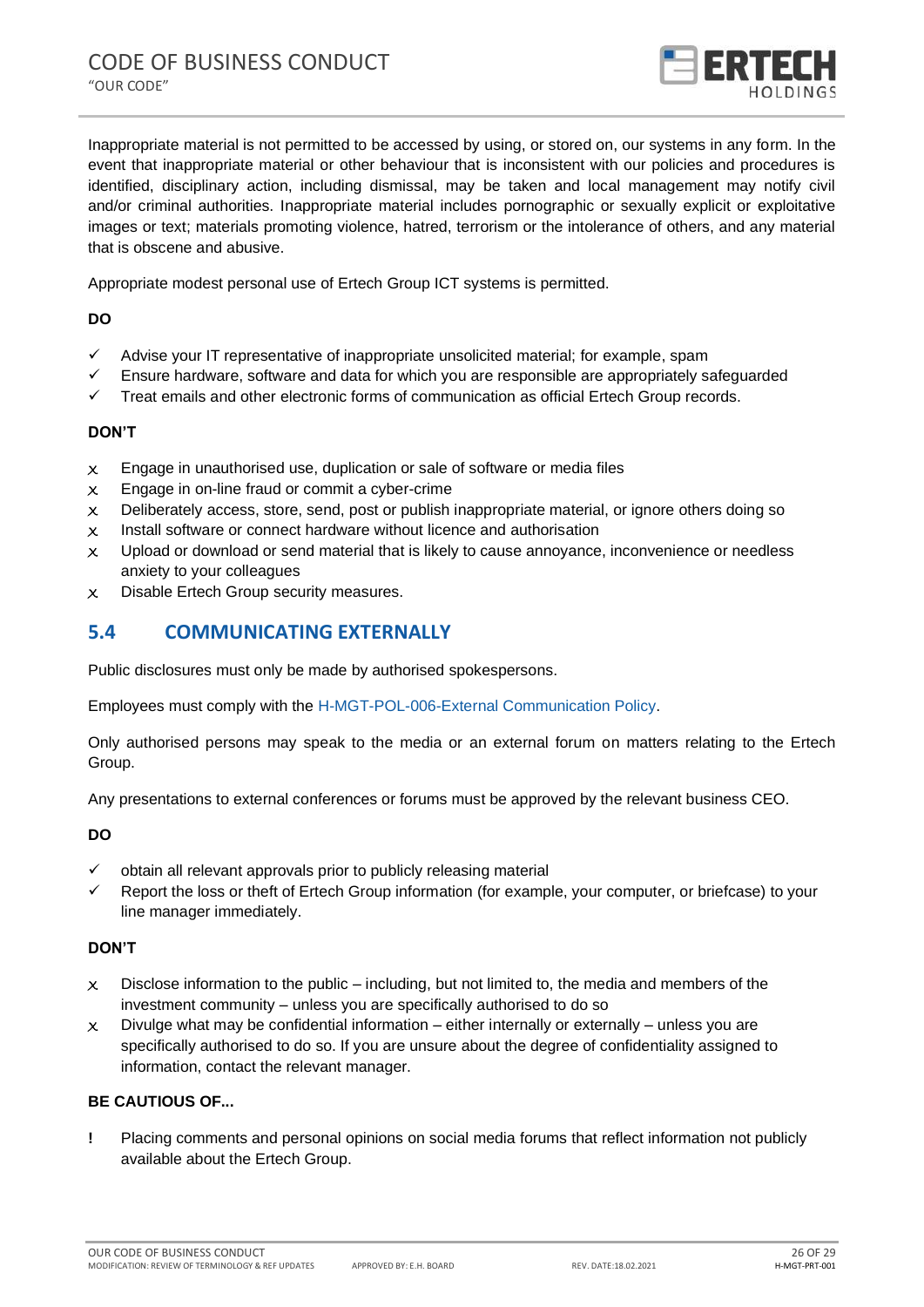

# <span id="page-26-0"></span>**5.5 INTELLECTUAL PROPERTY**

Intellectual property (IP) can be an invention, trademark, original design or the practical application or expression of a good idea that has commercial value. All Employees must work to safeguard the Ertech Group's intellectual property from use by outsiders.

All Employees must comply with the H-MGT-POL-009-Intellectual Property Policy.

IP is property in the same way as physical assets belong to the Group. It is often highly valuable and, as markets become increasingly competitive, protecting our intellectual property is essential. Because it has been developed by the Ertech Group, it may have a right to protection under law relating to copyright, patents, trademarks, and the like.

Relevant types of IP:

- Copyright for original material in customer lists, reports, geological interpretations, methods of work, internal guides, multimedia and computer programs
- Patents for new or improved processes
- Database extraction rights
- Confidential or 'trade secrets', including know-how and other confidential or proprietary information.

You must protect IP in the same careful way that other Group property is protected and never disclose our intellectual property and other confidential information. These obligations apply throughout your employment and continue after your employment ends.

On occasion we may need to share our IP with persons outside of the Ertech Group – for example, to allow a third party to work effectively with us. Even when there seems to be a legitimate reason to do so, you should never disclose such information without management's prior approval and then under a written confidentiality agreement.

### **DO**

- $\checkmark$  Regard the information obtained by participating in the development of processes for the Ertech Group, or the results of such work, as the property of the Ertech Group both during and after your period of employment with the Ertech Group
- ✓ Inform the Ertech Group of the results of all work done during or outside of working hours that relate to our business or operations. The Ertech Group is entitled to the exclusive benefits of any patents, copyright and the like relating to, or resulting from, this work. Employees may be required to enter into confidentiality agreements or to assist the Ertech Group in obtaining patents, copyrights or other protection in the name of the Ertech Group
- $\checkmark$  Check that there are no third-party IP rights that may prevent the deployment of new technologies or processes.

- X Load any unlicensed software on any Ertech Group computer
- $\times$  Accept or use anyone else's confidential information, except under an agreement approved by the CEO
- $\times$  Bring to the Ertech Group any confidential information, including computer records, from prior employers
- X Use copyrighted materials or third-party trademarks (for example, portions of audio, video and off-theinternet or off-the-air recordings) in materials you are producing, including internet or intranet sites, without permission from the copyright owner. Consult your manager on whether 'fair use' may allow the use of brief excerpts
- $x$  Deploy or use new technologies without first ensuring that you do not infringe a third party's IP rights.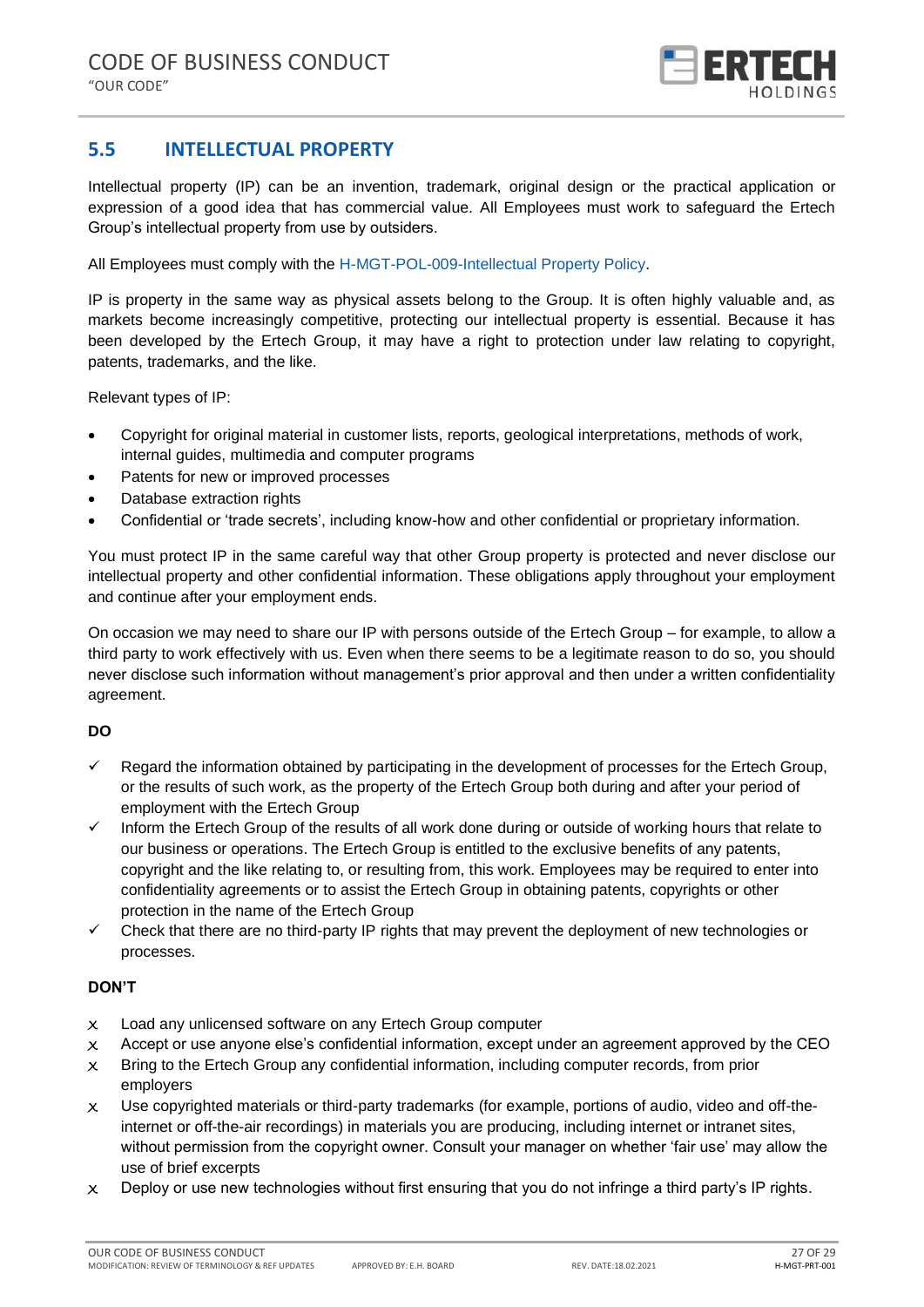

### **BE CAUTIOUS OF...**

**!** Copying documents and materials not produced internally (including computer software) unless you have specific permission from the copyright owner to do so.